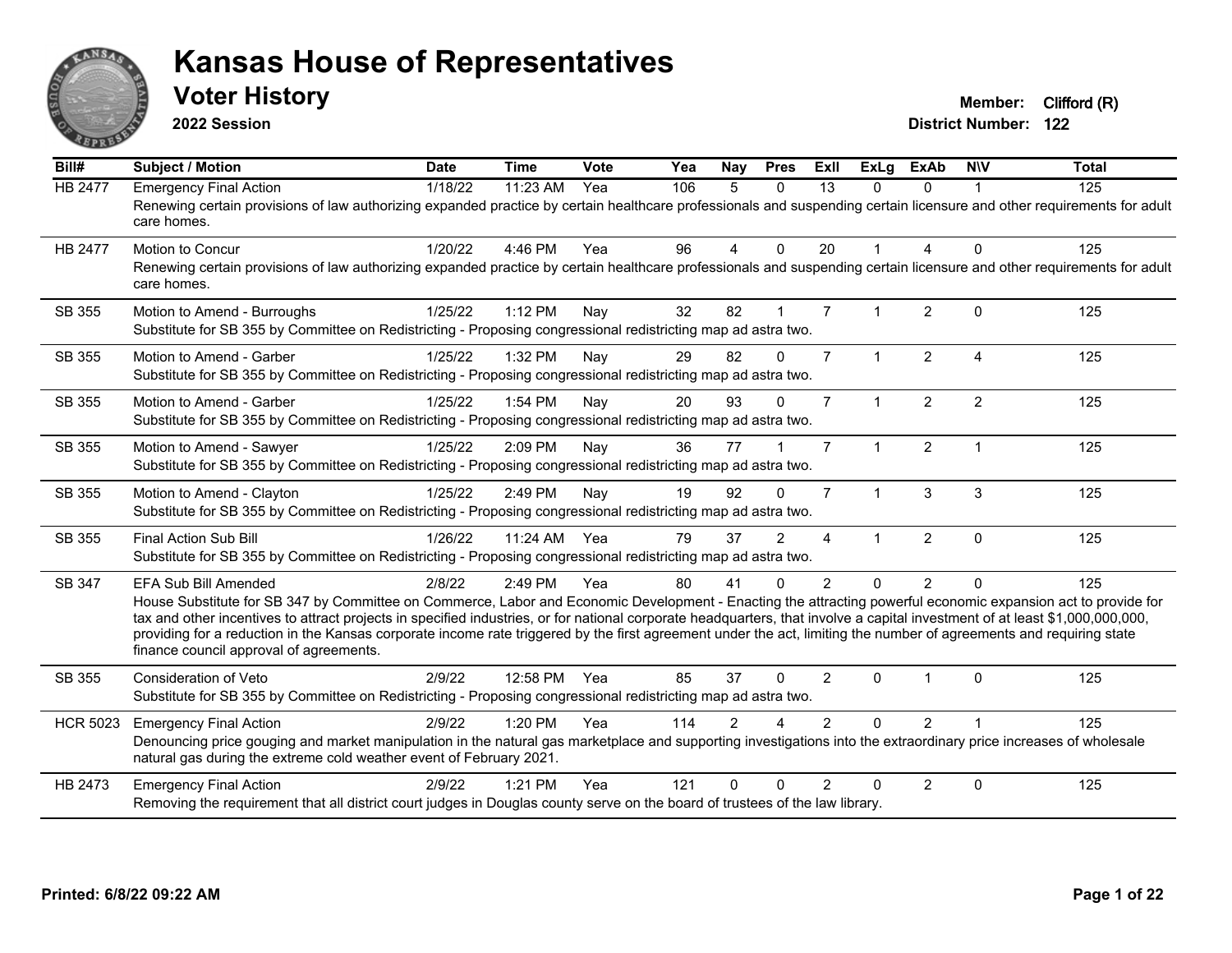

**2022 Session**

**District Number: 122 Voter History Member:** Clifford (R)

**Bill# Subject / Motion Date Time Vote Yea Nay Pres Exll ExLg ExAb N\V Total** HB 2490 Emergency Final Action 2/9/22 1:22 PM Yea 118 3 0 2 0 2 0 125 Authorizing the state treasurer to determine account owners and designated beneficiaries for an ABLE savings account, adding who may open such an account and requiring compliance with the federal internal revenue code. HB 2480 Final Action 2/15/22 11:59 PM Yea 118 0 0 3 0 2 2 125 Amending the public water supply project loan program's definition of "project" to remove the definition's current exclusion of projects that are related to the diversion or transportation of water acquired through a water transfer. HB 2564 Final Action 2/15/22 11:59 PM Yea 118 0 0 3 0 2 2 125 Updating the version of risk-based capital instructions in effect. HB 2489 Final Action Amended 2016/22 11:17 AM Yea 120 0 0 1 0 3 1 1 125 Amending provisions of the technology-enabled fiduciary financial institutions act relating to fees and assessments, examinations, disclosures to consumers and requiring such institutions to be mandatory reporters for purposes of elder abuse. HB 2537 Final Action 2/16/22 11:19 AM Yea 120 0 1 1 0 3 0 125 Requiring the insurance department to hold a hearing in cases involving an order under the Kansas administrative procedure act. SB 337 Final Action 2/16/22 11:20 AM Yea 119 1 1 1 0 3 0 125 Converting the conditional charter issued for the pilot program under the technology-enabled fiduciary financial institutions act to a full fiduciary financial institution charter. HCR 5014 Motion to Recommend for Passage 2/16/22 12:30 PM Yea 77 42 0 1 0 2 3 125 Proposing a constitutional amendment that provides for legislative oversight of rules and regulations adopted by executive branch agencies and officials. HB 2560 Final Action 2/17/22 12:25 PM Yea 101 11 0 1 0 11 1 125 Extending certain penalties, fees and maximum amounts of fees and the expiration dates of certain programs of the Kansas department of agriculture. HB 2591 Final Action 2/17/22 12:27 PM Yea 112 0 0 1 0 11 1 125 Repealing the state general fund and conservation fee fund transfers to the abandoned oil and gas well fund. HCR 5014 Final Action 2/17/22 12:43 PM Yea 80 33 0 1 0 11 0 125 Proposing a constitutional amendment that provides for legislative oversight of rules and regulations adopted by executive branch agencies and officials. HB 2540 Emergency Final Action 21/17/22 12:45 PM Yea 113 0 0 1 0 11 0 125 Authorizing the construction of a memorial honoring Kansas gold star families. HB 2458 Emergency Final Action  $2/17/22$  12:47 PM Yea 113 0 0 1 0 11 0 125 Designating a portion of U.S. highway 56 as the PFC Shane Austin memorial highway. HB 2476 Emergency Final Action 2/17/22 12:48 PM Yea 113 0 0 1 0 11 0 125 Providing for the silver star and bronze star distinctive license plates.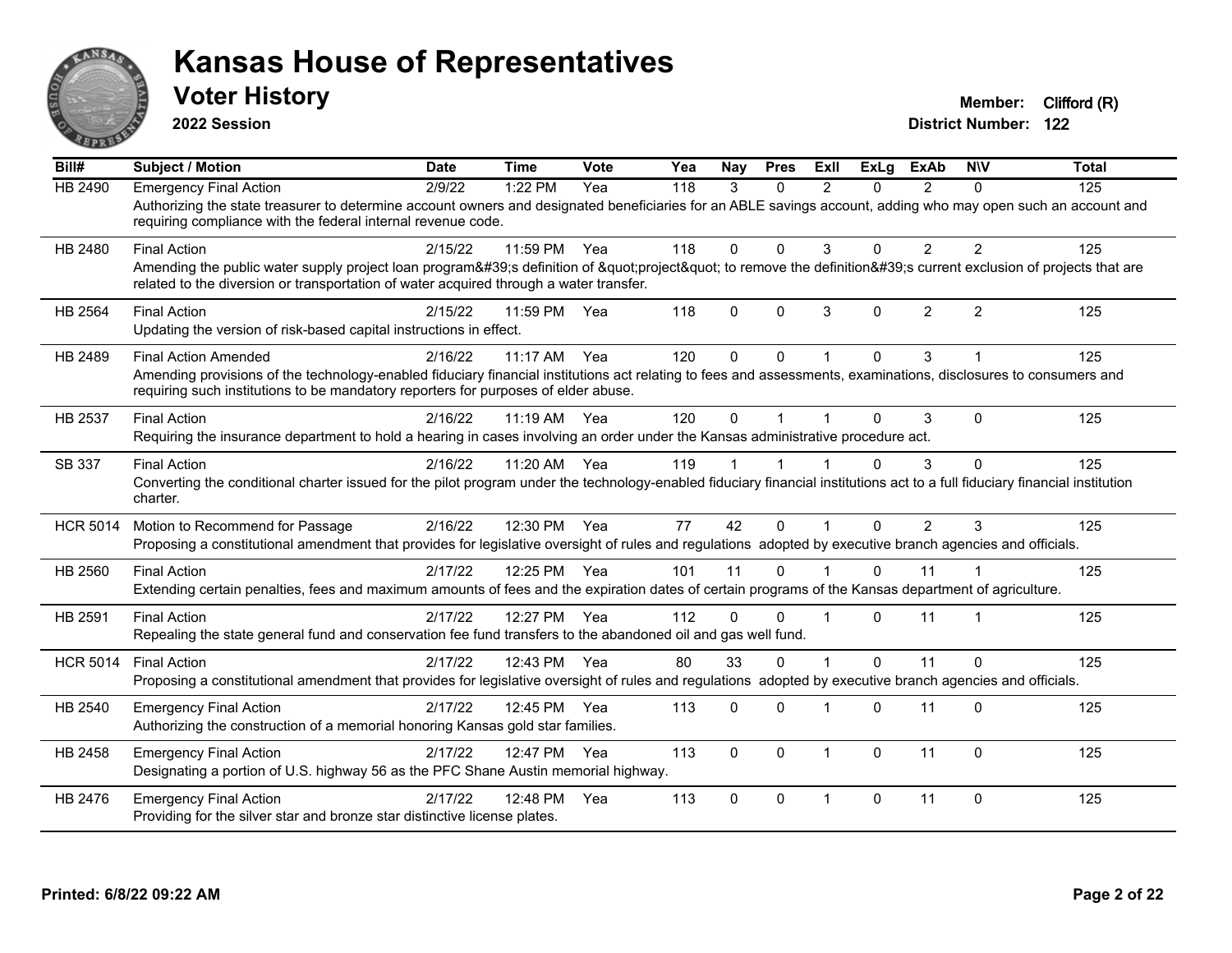

**2022 Session**

**District Number: 122 Voter History Member:** Clifford (R)

**Bill# Subject / Motion Date Time Vote Yea Nay Pres Exll ExLg ExAb N\V Total** HB 2478 Emergency Final Action 2/17/22 12:49 PM Yea 113 0 0 1 0 11 0 125 Designating a portion of United States highway 166 as the SGT Evan S Parker memorial highway. HCR 5014 Final Action 2/21/22 11:45 AM Yea 85 39 0 1 0 0 0 125 Proposing a constitutional amendment that provides for legislative oversight of rules and regulations adopted by executive branch agencies and officials. HB 2517 Final Action Amended 2/22/22 10:49 AM Yea 120 0 0 2 0 3 0 125 Transferring the responsibility to certify drug abuse treatment providers that participate in the certified drug abuse treatment program from the department of corrections to the Kansas sentencing commission. HB 2594 Final Action Amended 2/22/22 10:50 AM Yea 120 0 0 2 0 3 0 125 Exempting certain modifications on antique vehicles from vehicle identification number offense seizures and dispositions. HB 2607 Final Action Amended 2/22/22 10:51 AM Yea 120 0 0 2 0 3 0 125 Clarifying the time limitations for habeas corpus claims. HB 2299 Motion to Amend - Fairchild 2/22/22 3:16 PM Nay 35 84 0 2 0 3 1 1 125 Allowing a search warrant to be executed within 10 days from the date of issuance. HB 2703 Motion to Amend - Clayton and 2022/22 4:17 PM Nay 37 80 0 2 0 3 3 125 Making changes to employment security law provisions regarding the employment security fund and employer contribution rates, the definition of employment to conform with federal law and various updates to the my reemployment plan program, including making the program mandatory with certain exceptions, and providing that the secretary of commerce may require participation by claimants in reemployment services. HB 2525 Motion to Recommend for Passage 2/22/22 5:17 PM Yea 53 66 0 2 0 3 1 1 125 Removing non-cooperation with child support from requirements for food and child care assistance eligibility and exempting adults enrolled in school from the 20-hourper-week work requirement for child care assistance eligibility for a limited time. HB 2110 Final Action Amended 2/23/22 10:21 AM Yea 113 8 0 3 0 1 0 125 Requiring insurance coverage for PANS and PANDAS by the state health care benefits program and requiring the state employee health care commission to submit an impact report on such coverage to the legislature. HB 2299 Final Action Amended 2023/22 10:22 AM Yea 119 2 0 3 0 1 0 125 Allowing a search warrant to be executed within 10 days from the date of issuance. HB 2386 Final Action Amended 2023/22 10:23 AM Yea 118 3 0 3 0 1 0 125 Establishing requirements for the payment and reimbursement of dental services by a dental benefit plan. HB 2456 Final Action Amended 2/23/22 10:24 AM Yea 117 4 0 3 0 1 0 125 Establishing the Kansas kids lifetime combination hunting and fishing license. HB 2481 Final Action 2/23/22 10:25 AM Yea 121 0 0 3 0 1 0 125 Authorizing KP&F participating service credit purchase for certain in-state nonfederal governmental employment.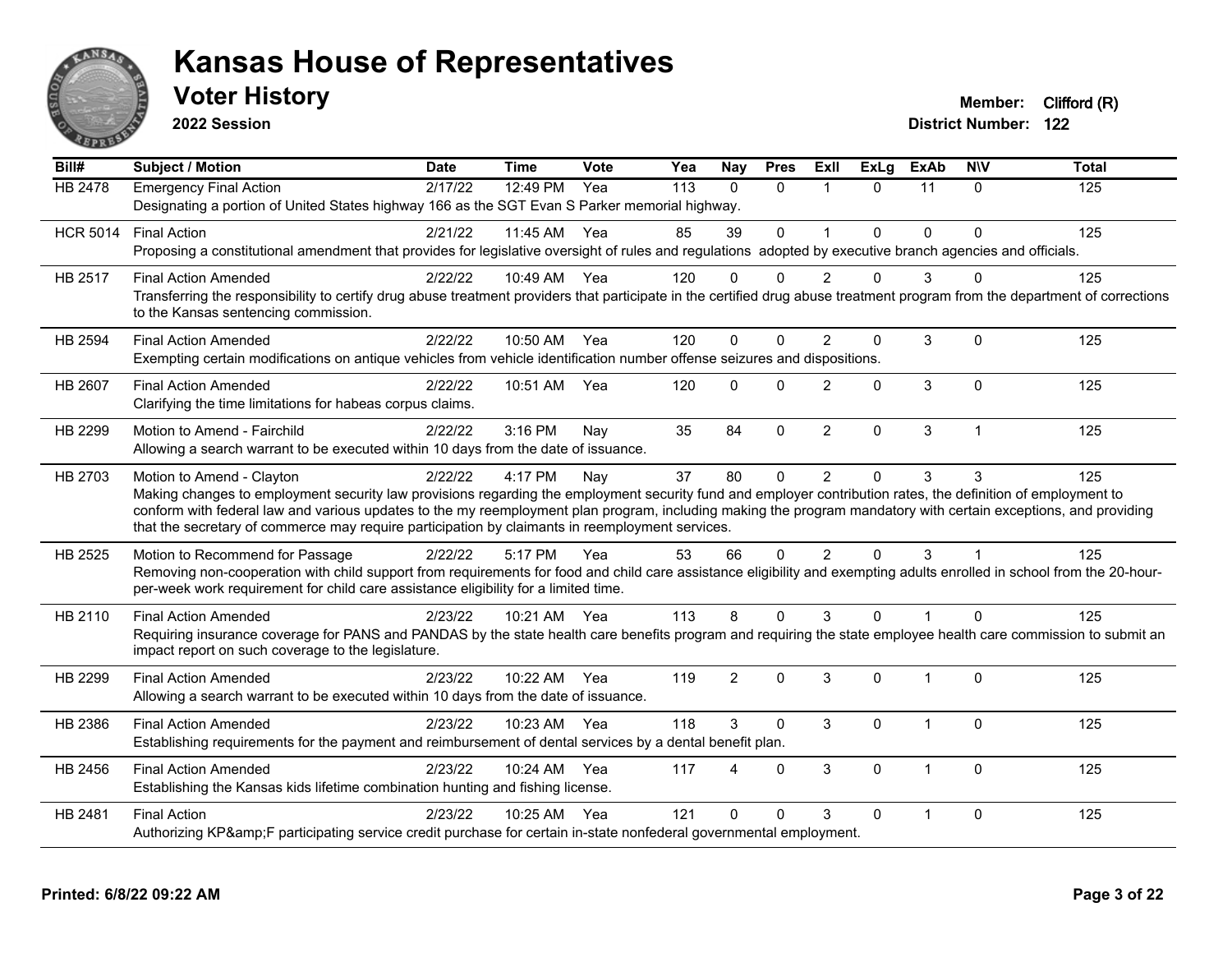

**2022 Session**

| Bill#          | Subject / Motion                                                                                                                                                                                                                                                                                                                                                                       | <b>Date</b> | <b>Time</b>  | Vote | Yea | <b>Nay</b>     | <b>Pres</b>  | ExIl | $\overline{ExLg}$ | <b>ExAb</b>             | <b>NIV</b>   | <b>Total</b> |
|----------------|----------------------------------------------------------------------------------------------------------------------------------------------------------------------------------------------------------------------------------------------------------------------------------------------------------------------------------------------------------------------------------------|-------------|--------------|------|-----|----------------|--------------|------|-------------------|-------------------------|--------------|--------------|
| HB 2483        | <b>Final Action</b><br>Providing for the daughters of the American revolution distinctive license plate.                                                                                                                                                                                                                                                                               | 2/23/22     | 10:26 AM     | Yea  | 105 | 16             | $\mathbf{0}$ | 3    | $\Omega$          | 1                       | $\Omega$     | 125          |
| HB 2496        | <b>Final Action</b><br>Enacting the uniform family law arbitration act.                                                                                                                                                                                                                                                                                                                | 2/23/22     | 10:27 AM     | Yea  | 121 | $\mathbf 0$    | $\mathbf 0$  | 3    | $\Omega$          | $\overline{1}$          | 0            | 125          |
| HB 2508        | <b>Final Action</b><br>Requiring retention of fingerprints by the Kansas bureau of investigation for participation in the federal rap back program.                                                                                                                                                                                                                                    | 2/23/22     | 10:28 AM     | Yea  | 115 | 6              | $\mathbf{0}$ | 3    | $\Omega$          | $\overline{1}$          | $\mathbf{0}$ | 125          |
| HB 2510        | <b>Final Action</b><br>Updating certain investment limitation requirements to provide increased options for Kansas domiciled life insurance companies investing in equity interests and<br>preferred stock.                                                                                                                                                                            | 2/23/22     | 10:29 AM     | Yea  | 120 |                | $\mathbf{0}$ | 3    | $\Omega$          | $\overline{1}$          | $\mathbf{0}$ | 125          |
| HB 2515        | <b>Final Action</b><br>Creating a mechanism to seek relief from the Kansas offender registration act requirements for drug offenders and allowing expungement of offenses when such relief is<br>granted.                                                                                                                                                                              | 2/23/22     | 10:30 AM     | Yea  | 120 |                | $\Omega$     | 3    | $\Omega$          |                         | $\Omega$     | 125          |
| HB 2516        | <b>Final Action</b><br>Requiring an offender who raises error in such offender's criminal history calculation for the first time on appeal to show prejudicial error, requiring the journal entry<br>used to establish criminal history to be attached to the criminal history worksheet and authorizing the court to correct an illegal sentence while a direct appeal is<br>pending. | 2/23/22     | 10:32 AM     | Yea  | 121 | $\Omega$       | $\mathbf{0}$ | 3    | $\Omega$          | $\overline{1}$          | $\Omega$     | 125          |
| HB 2529        | <b>Final Action</b><br>Allowing veteran license plate applicants to use either a DD214 form, a military veteran identification card or veteran health identification card for proof of veteran status.                                                                                                                                                                                 | 2/23/22     | 10:33 AM     | Yea  | 120 |                | $\mathbf{0}$ | 3    | $\Omega$          |                         | $\mathbf{0}$ | 125          |
| <b>HB 2547</b> | <b>Final Action Amended</b><br>Authorizing technology-enabled fiduciary financial institution insurance companies within the captive insurance act and providing for the requirements and operations<br>thereof.                                                                                                                                                                       | 2/23/22     | 10:34 AM     | Yea  | 120 | $\overline{1}$ | $\mathbf{0}$ | 3    | $\Omega$          |                         | $\Omega$     | 125          |
| HB 2559        | <b>Final Action Amended</b><br>Creating the Kansas cotton boll weevil program and requiring the program to levy an assessment upon Kansas produced cotton and monitor and mitigate the risk of boll<br>weevils.                                                                                                                                                                        | 2/23/22     | 10:38 AM     | Yea  | 83  | 37             |              | 3    | $\Omega$          |                         | $\mathbf{0}$ | 125          |
| HB 2563        | <b>Final Action Amended</b><br>Concerning the Kansas seed law and the commercial industrial hemp act; relating to labeling; seeds treated with certain substances; definitions; labeling; unlawful<br>actions; certain registrations; inspections; live plant dealers; and testing services.                                                                                           | 2/23/22     | 10:39 AM Yea |      | 113 | 8              | $\Omega$     | 3    | $\Omega$          | $\overline{\mathbf{1}}$ | $\Omega$     | 125          |
| HB 2567        | <b>Final Action Amended</b><br>Increasing certain registration and title fees on vehicles for services performed by county treasurers and the division of vehicles and decreasing certain fees related to<br>administrative costs and disposition of such fees.                                                                                                                        | 2/23/22     | 10:41 AM Yea |      | 114 | 6              |              | 3    | $\Omega$          |                         | $\mathbf{0}$ | 125          |
| HB 2568        | <b>Final Action</b><br>Amending the Kansas mortgage business act by providing for mortgage business work at remote locations, license and registration renewal or reinstatement<br>procedures, surety bond requirements and evidence of solvency and net worth and requiring notice when adding or closing branch offices.                                                             | 2/23/22     | 10:43 AM     | Yea  | 118 | 3              | 0            | 3    | $\Omega$          |                         | 0            | 125          |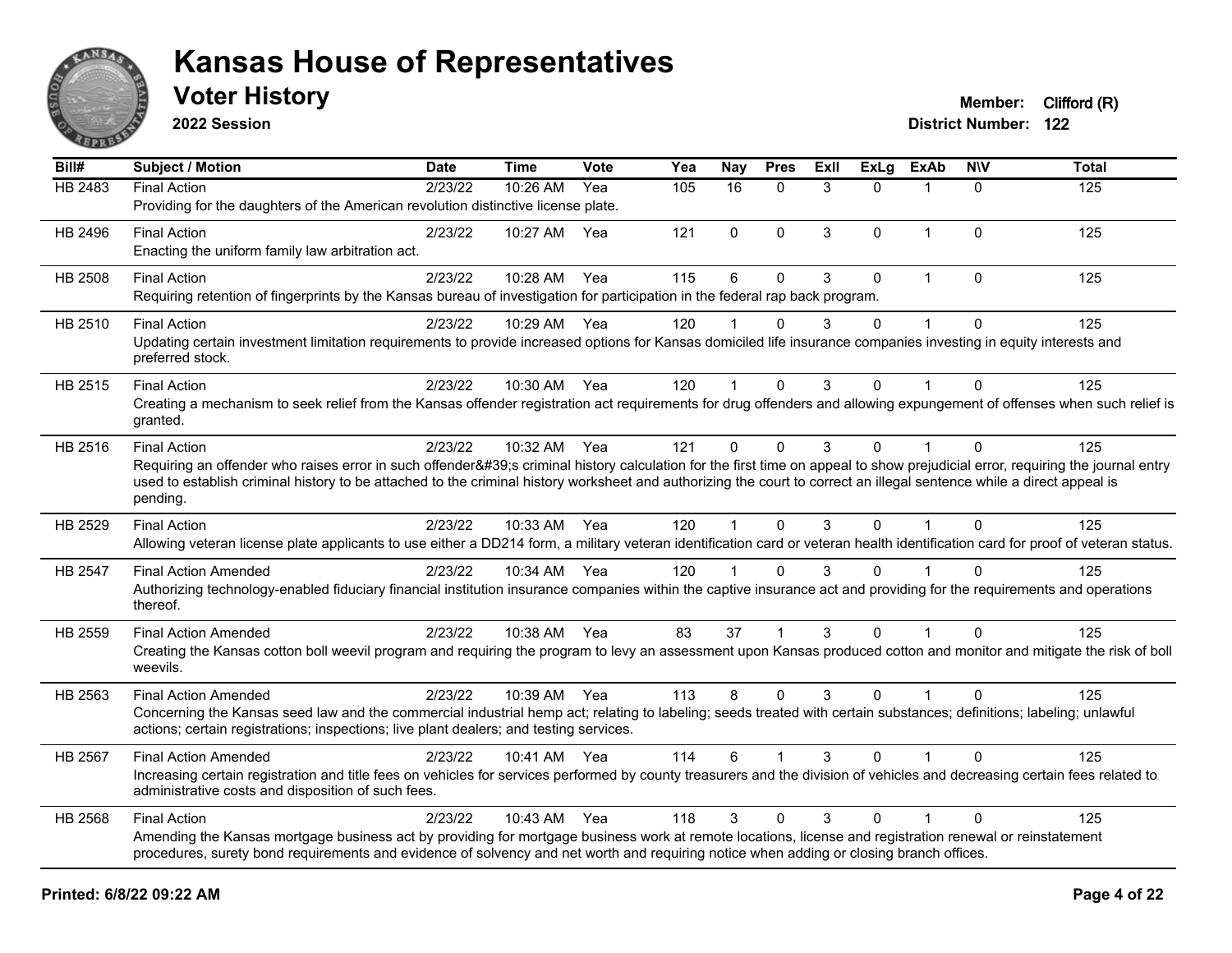

**2022 Session**

**Voter History Member:** Clifford (R)

| Bill#           | Subject / Motion                                                                                                                                                                                                                                                   | <b>Date</b> | <b>Time</b>  | <b>Vote</b> | Yea | <b>Nay</b>              | <b>Pres</b>  | ExII           | ExLg         | <b>ExAb</b>    | <b>NIV</b>     | <b>Total</b> |
|-----------------|--------------------------------------------------------------------------------------------------------------------------------------------------------------------------------------------------------------------------------------------------------------------|-------------|--------------|-------------|-----|-------------------------|--------------|----------------|--------------|----------------|----------------|--------------|
| HB 2574         | <b>Final Action</b><br>Establishing a time limitation for awarding compensation for mental health counseling and increasing certain compensation award amounts by the crime victims                                                                                | 2/23/22     | 10:43 AM     | Yea         | 121 | $\mathbf{0}$            | $\Omega$     | 3              | 0            |                | $\Omega$       | 125          |
|                 | compensation board.                                                                                                                                                                                                                                                |             |              |             |     |                         |              |                |              |                |                |              |
| HB 2579         | <b>Final Action Amended</b><br>Requiring electronic filing of campaign reports by candidates for state office unless an exemption is granted for cause.                                                                                                            | 2/23/22     | 10:45 AM Yea |             | 90  | 31                      | $\mathbf{0}$ | 3              | $\mathbf 0$  | $\mathbf{1}$   | $\Omega$       | 125          |
|                 |                                                                                                                                                                                                                                                                    |             |              |             |     |                         |              |                |              |                |                |              |
| HB 2595         | <b>Final Action</b>                                                                                                                                                                                                                                                | 2/23/22     | 10:46 AM Yea |             | 121 | $\Omega$                | $\mathbf{0}$ | 3              | 0            | $\overline{1}$ | $\Omega$       | 125          |
|                 | Making certain antique vehicle titling procedures applicable to vehicles having a model year of 1960 or later instead of 1950 or later.                                                                                                                            |             |              |             |     |                         |              |                |              |                |                |              |
| HB 2597         | <b>Final Action</b>                                                                                                                                                                                                                                                | 2/23/22     | 10:47 AM Yea |             | 116 | 5                       | $\mathbf{0}$ | 3              | 0            |                | $\Omega$       | 125          |
|                 | Providing for four distinctive license plates for the Kansas department of wildlife and parks.                                                                                                                                                                     |             |              |             |     |                         |              |                |              |                |                |              |
| HB 2608         | <b>Final Action</b>                                                                                                                                                                                                                                                | 2/23/22     | 10:48 AM     | Yea         | 117 | $\overline{\mathbf{A}}$ | $\mathbf{0}$ | 3              | 0            |                | $\Omega$       | 125          |
|                 | Removing provisions authorizing criminal restitution to be enforced as a civil judgment and authorizing judicial districts to contract for collection services for criminal                                                                                        |             |              |             |     |                         |              |                |              |                |                |              |
|                 | restitution.                                                                                                                                                                                                                                                       |             |              |             |     |                         |              |                |              |                |                |              |
| HB 2633         | <b>Final Action Amended</b>                                                                                                                                                                                                                                        | 2/23/22     | 10:49 AM     | Yea         | 108 | 13                      | $\mathbf{0}$ | 3              | $\mathbf{0}$ | $\mathbf{1}$   | $\Omega$       | 125          |
|                 | Providing for the city of Hutchinson distinctive license plate.                                                                                                                                                                                                    |             |              |             |     |                         |              |                |              |                |                |              |
| HB 2654         | <b>Final Action</b>                                                                                                                                                                                                                                                | 2/23/22     | 10:50 AM     | Yea         | 121 | $\mathbf{0}$            | $\Omega$     | 3              | $\Omega$     |                | $\Omega$       | 125          |
|                 | Providing guidance to determine how offenders under the supervision of two or more supervision agency can have supervision consolidated into one agency.                                                                                                           |             |              |             |     |                         |              |                |              |                |                |              |
| HB 2688         | <b>Final Action Amended</b>                                                                                                                                                                                                                                        | 2/23/22     | 10:52 AM     | Yea         | 116 | 5                       | $\Omega$     | 3              | 0            |                | $\Omega$       | 125          |
|                 | Requiring that licensed farm wineries be issued a cereal malt beverage retailer license if the statutory requirements for such retailer license are satisfied.                                                                                                     |             |              |             |     |                         |              |                |              |                |                |              |
| HB 2703         | <b>Final Action</b>                                                                                                                                                                                                                                                | 2/23/22     | 10:53 AM Yea |             | 121 | $\Omega$                | $\Omega$     | 3              | 0            |                |                | 125          |
|                 | Making changes to employment security law provisions regarding the employment security fund and employer contribution rates, the definition of employment to                                                                                                       |             |              |             |     |                         |              |                |              |                |                |              |
|                 | conform with federal law and various updates to the my reemployment plan program, including making the program mandatory with certain exceptions, and providing<br>that the secretary of commerce may require participation by claimants in reemployment services. |             |              |             |     |                         |              |                |              |                |                |              |
|                 |                                                                                                                                                                                                                                                                    |             |              |             |     |                         |              |                |              |                |                |              |
| <b>HCR 5022</b> | <b>Final Action Amended</b>                                                                                                                                                                                                                                        | 2/23/22     | 10:56 AM     | Yea         | 97  | 24                      | $\mathbf 0$  | 3              | 0            | $\overline{1}$ | $\Omega$       | 125          |
|                 | Proposing a constitutional amendment requiring that a sheriff be elected in each county; exception.                                                                                                                                                                |             |              |             |     |                         |              |                |              |                |                |              |
| <b>HCR 5030</b> | <b>Emergency Final Action</b>                                                                                                                                                                                                                                      | 2/23/22     | 11:36 AM     | Yea         | 121 | 0                       | $\mathbf 0$  | 3              | $\mathbf 0$  | $\mathbf{1}$   | $\Omega$       | 125          |
|                 | Recognizing the growing problem of antisemitism in the United States.                                                                                                                                                                                              |             |              |             |     |                         |              |                |              |                |                |              |
| HB 2605         | <b>Emergency Final Action Amended</b>                                                                                                                                                                                                                              | 2/23/22     | 11:37 AM     | Yea         | 115 | 6                       | $\Omega$     | 3              | $\Omega$     |                | $\Omega$       | 125          |
|                 | Increasing the rural population requirement maximum for the veterinary training program for rural Kansas and creating a food animal percentage requirement that may<br>be fulfilled in lieu thereof.                                                               |             |              |             |     |                         |              |                |              |                |                |              |
|                 |                                                                                                                                                                                                                                                                    |             |              |             |     |                         |              |                |              |                |                |              |
| SB 358          | <b>Emergency Final Action</b><br>Amending the public water supply project loan program's definition of "project" to remove the definition's current exclusion of projects that are                                                                                 | 3/2/22      | 11:40 AM     | Yea         | 121 | $\mathbf 0$             | $\mathbf 0$  | $\overline{2}$ | 0            | $\mathbf 1$    | $\overline{1}$ | 125          |
|                 | related to the diversion or transportation of water acquired through a water transfer.                                                                                                                                                                             |             |              |             |     |                         |              |                |              |                |                |              |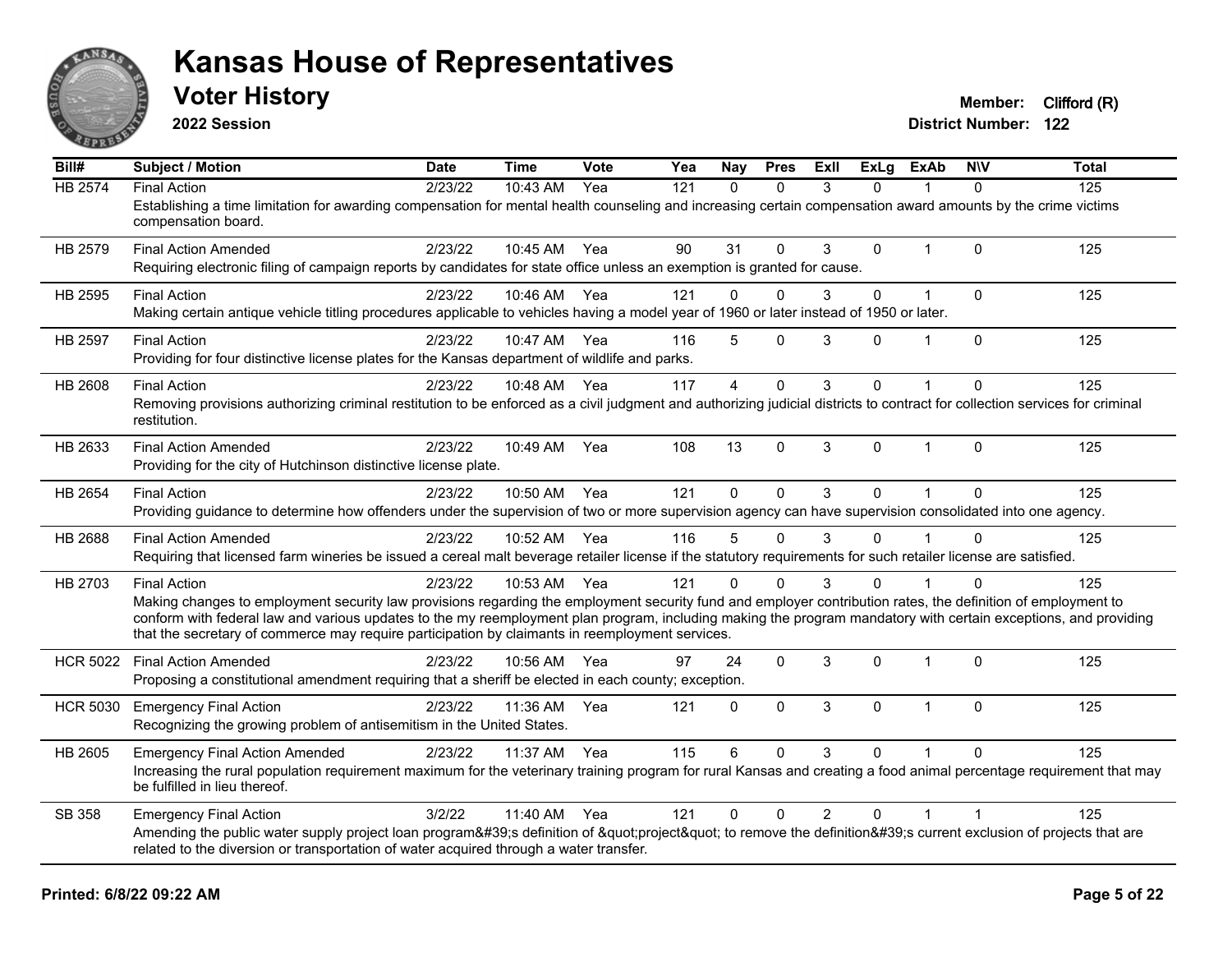

**2022 Session**

**Voter History Member:** Clifford (R)

| Bill#           | <b>Subject / Motion</b>                                                                                                                                                                                                                                                                                                                                                                                                                                             | <b>Date</b> | <b>Time</b> | Vote | Yea | Nay      | <b>Pres</b>  | ExII           | <b>ExLg</b> | <b>ExAb</b>    | <b>NIV</b>             | <b>Total</b> |
|-----------------|---------------------------------------------------------------------------------------------------------------------------------------------------------------------------------------------------------------------------------------------------------------------------------------------------------------------------------------------------------------------------------------------------------------------------------------------------------------------|-------------|-------------|------|-----|----------|--------------|----------------|-------------|----------------|------------------------|--------------|
| SB 101          | <b>EFA Sub Bill Amended</b>                                                                                                                                                                                                                                                                                                                                                                                                                                         | 3/2/22      | 11:41 AM    | Yea  | 86  | 35       | $\Omega$     | 2              | $\Omega$    |                |                        | 125          |
|                 | House Substitute for SB 101 by Committee on Transportation - Approving the operation and use of electric-assisted bicycles and regulating the use thereof.                                                                                                                                                                                                                                                                                                          |             |             |      |     |          |              |                |             |                |                        |              |
| SB 62           | <b>Emergency Final Action Amended</b>                                                                                                                                                                                                                                                                                                                                                                                                                               | 3/2/22      | 11:42 AM    | Yea  | 115 | 6        | $\Omega$     | $\overline{2}$ | $\Omega$    | $\overline{1}$ | -1                     | 125          |
|                 | Amending the standards for school-administered vision screenings for students, establishing the Kansas children's vision health and school readiness commission<br>and allowing schools to maintain emergency albuterol kits.                                                                                                                                                                                                                                       |             |             |      |     |          |              |                |             |                |                        |              |
| <b>HCR 5027</b> | Motion to Amend - Hoye                                                                                                                                                                                                                                                                                                                                                                                                                                              | 3/8/22      | 12:06 PM    | Nav  | 35  | 84       |              | $\overline{2}$ | $\Omega$    | $\mathbf 1$    | $\overline{2}$         | 125          |
|                 | Applying to the Congress of the United States to call a convention of the states.                                                                                                                                                                                                                                                                                                                                                                                   |             |             |      |     |          |              |                |             |                |                        |              |
| <b>HCR 5027</b> | Motion to Amend - Houser                                                                                                                                                                                                                                                                                                                                                                                                                                            | 3/8/22      | 12:23 PM    | Yea  | 64  | 53       | $\mathbf{0}$ | $\overline{2}$ | $\Omega$    | $\overline{2}$ | $\boldsymbol{\Lambda}$ | 125          |
|                 | Applying to the Congress of the United States to call a convention of the states.                                                                                                                                                                                                                                                                                                                                                                                   |             |             |      |     |          |              |                |             |                |                        |              |
| <b>HCR 5027</b> | Motion to Amend - Ruiz, S.                                                                                                                                                                                                                                                                                                                                                                                                                                          | 3/8/22      | 12:50 PM    | Nav  | 33  | 83       | $\Omega$     | $\overline{2}$ | $\Omega$    | $\overline{2}$ | 5                      | 125          |
|                 | Applying to the Congress of the United States to call a convention of the states.                                                                                                                                                                                                                                                                                                                                                                                   |             |             |      |     |          |              |                |             |                |                        |              |
| <b>HCR 5027</b> | Motion to Recommend for Passage                                                                                                                                                                                                                                                                                                                                                                                                                                     | 3/8/22      | 1:31 PM     | Yea  | 78  | 42       | $\mathbf{0}$ | $\overline{2}$ | $\Omega$    | $\overline{2}$ | $\overline{1}$         | 125          |
|                 | Applying to the Congress of the United States to call a convention of the states.                                                                                                                                                                                                                                                                                                                                                                                   |             |             |      |     |          |              |                |             |                |                        |              |
| HB 2710         | <b>Final Action</b>                                                                                                                                                                                                                                                                                                                                                                                                                                                 | 3/9/22      | $11:13$ AM  | Yea  | 116 | 3        | $\Omega$     | $\overline{A}$ | 0           | $\overline{2}$ | $\Omega$               | 125          |
|                 | Increasing the percentage of alcohol by volume allowed to not more than 16% for domestic table wine and the domestic fortified wine threshold to more than 16%<br>alcohol by volume.                                                                                                                                                                                                                                                                                |             |             |      |     |          |              |                |             |                |                        |              |
| HB 2548         | <b>Final Action Amended</b>                                                                                                                                                                                                                                                                                                                                                                                                                                         | 3/9/22      | $11:14$ AM  | Yea  | 116 | 3        | $\Omega$     | 4              | 0           | 2              | $\Omega$               | 125          |
|                 | Implementing additional reporting requirements for informational technology projects and state agencies and requiring additional information technology security training<br>and status reports.                                                                                                                                                                                                                                                                    |             |             |      |     |          |              |                |             |                |                        |              |
| <b>HCR 5027</b> | <b>Final Action Amended</b>                                                                                                                                                                                                                                                                                                                                                                                                                                         | 3/9/22      | 11:22 AM    | Yea  | 76  | 43       | $\Omega$     | 4              | $\Omega$    | $\overline{2}$ | $\mathbf{0}$           | 125          |
|                 | Applying to the Congress of the United States to call a convention of the states.                                                                                                                                                                                                                                                                                                                                                                                   |             |             |      |     |          |              |                |             |                |                        |              |
| SB 421          | Motion to Amend - Xu                                                                                                                                                                                                                                                                                                                                                                                                                                                | 3/9/22      | 12:22 PM    | Nay  | 38  | 79       | $\Omega$     | Δ              | $\Omega$    | 2              | $\mathfrak{p}$         | 125          |
|                 | Transferring \$253,866,022 from the state general fund to the Kansas public employees retirement fund during fiscal year 2022 and eliminating certain level-dollar<br>KPERS employer contribution payments.                                                                                                                                                                                                                                                         |             |             |      |     |          |              |                |             |                |                        |              |
| SB <sub>2</sub> | <b>Emergency Final Action Amended</b>                                                                                                                                                                                                                                                                                                                                                                                                                               | 3/9/22      | 1:18 PM     | Yea  | 87  | 31       | $\mathbf{0}$ | $\overline{4}$ | $\Omega$    | $\overline{2}$ | -1                     | 125          |
|                 | Allowing consumption of beer, wine or other alcoholic liquor on theKansas state fairgrounds; increasing the number of temporary permits an applicantmay receive from<br>four to 12 permits per year; limiting what cities, counties ortownships may charge for a temporary permit to not more than \$25 per day; andcrediting a portion of moneys<br>collected from the liquor drink tax and theliquor enforcement tax to the state fair capital improvements fund. |             |             |      |     |          |              |                |             |                |                        |              |
| HB 2462         | <b>Emergency Final Action</b>                                                                                                                                                                                                                                                                                                                                                                                                                                       | 3/9/22      | $1:19$ PM   | Yea  | 118 | $\Omega$ | ∩            |                | $\Omega$    | 2              | $\overline{1}$         | 125          |
|                 | Removing the standing committee membership requirements for members of the joint committee on state-tribal relations.                                                                                                                                                                                                                                                                                                                                               |             |             |      |     |          |              |                |             |                |                        |              |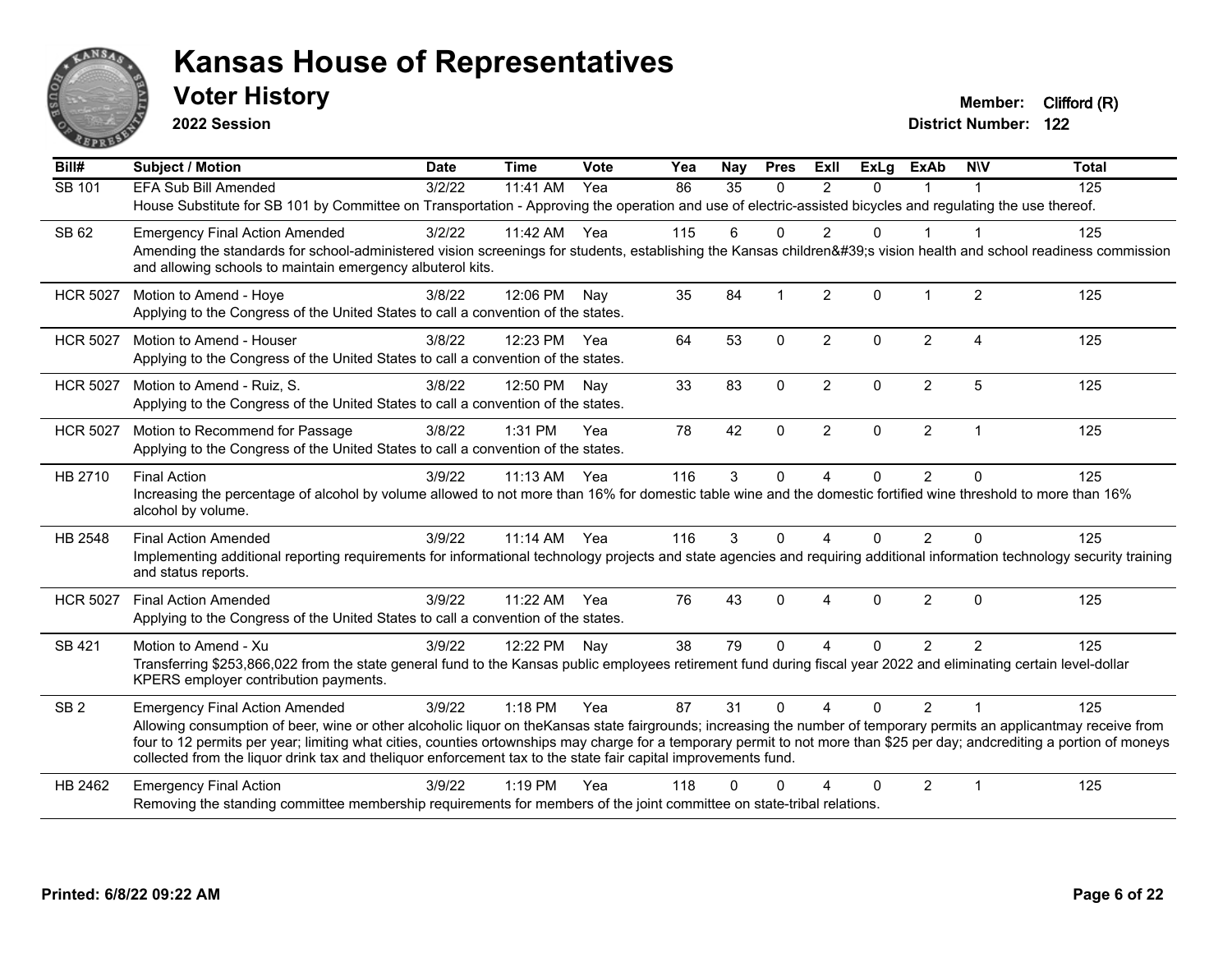

**2022 Session**

**Voter History Member:** Clifford (R)

| $\overline{BiII#}$ | <b>Subject / Motion</b>                                                                                                                                                                                                                                                                                                                                                                                                                                                                                                                                                                                                      | <b>Date</b> | <b>Time</b> | Vote | Yea | Nay            | <b>Pres</b> | ExII                     | <b>ExLg</b> | <b>ExAb</b>    | <b>NIV</b>   | <b>Total</b> |
|--------------------|------------------------------------------------------------------------------------------------------------------------------------------------------------------------------------------------------------------------------------------------------------------------------------------------------------------------------------------------------------------------------------------------------------------------------------------------------------------------------------------------------------------------------------------------------------------------------------------------------------------------------|-------------|-------------|------|-----|----------------|-------------|--------------------------|-------------|----------------|--------------|--------------|
| <b>SB 421</b>      | <b>Emergency Final Action Amended</b><br>Transferring \$1,000,000,000 from the state general fund to the Kansas public employees retirement fund during fiscal year 2022 and eliminating certain level-dollar<br>KPERS employer contribution payments.                                                                                                                                                                                                                                                                                                                                                                       | 3/9/22      | 1:20 PM     | Yea  | 113 | 5              | $\Omega$    | 4                        | 0           | $\overline{2}$ |              | 125          |
| <b>SB 286</b>      | <b>EFA Sub Bill Amended</b><br>House Substitute for Substitute for SB 286 - Continuing the governmental response to the COVID-19 pandemic in Kansas by extending the expanded use of<br>telemedicine, the suspension of certain requirements related to medical care facilities and immunity from civil liability for certain healthcare providers, certain persons<br>conducting business in this state and covered facilities for COVID-19 claims until January 20, 2023, creating the crime of interference with the conduct of a hospital and<br>increasing the criminal penalties for battery of a healthcare provider. | 3/9/22      | 1:23 PM     | Yea  | 102 | 17             | $\Omega$    | $\Delta$                 | 0           | $\overline{2}$ | $\Omega$     | 125          |
| HB 2466            | EFA Sub Bill<br>Substitute for HB 2466 by Committee on Education - Establishing the promoting advancement in computing knowledge act to increase the availability of computer<br>science education in Kansas schools.                                                                                                                                                                                                                                                                                                                                                                                                        | 3/9/22      | 1:24 PM     | Yea  | 115 | 4              | $\Omega$    | $\boldsymbol{\varDelta}$ | $\Omega$    | $\overline{2}$ | $\Omega$     | 125          |
| HB 2541            | <b>Final Action</b><br>Crediting docket fees to the state general fund instead of the judicial branch docket fee fund; crediting marriage license fees and drivers'; license reinstatement fees to<br>the state general fund instead of the judicial branch nonjudicial salary adjustment fund.                                                                                                                                                                                                                                                                                                                              | 3/16/22     | 11:15 AM    | Yea  | 111 | 12             | $\Omega$    | 2                        | $\Omega$    | $\Omega$       | $\Omega$     | 125          |
| HB 2582            | <b>Final Action Amended</b><br>Directing the Kansas department for children and families to share certain information with investigating law enforcement agencies.                                                                                                                                                                                                                                                                                                                                                                                                                                                           | 3/16/22     | $11:16$ AM  | Yea  | 122 | 1              | $\Omega$    | 2                        | $\Omega$    | $\Omega$       | $\Omega$     | 125          |
| HB 2674            | <b>Final Action Amended</b><br>Requiring a forfeiture of an appearance bond to be set aside in certain circumstances.                                                                                                                                                                                                                                                                                                                                                                                                                                                                                                        | 3/16/22     | 11:17 AM    | Yea  | 121 | $\overline{2}$ | $\Omega$    | $\overline{2}$           | 0           | $\Omega$       | $\mathbf{0}$ | 125          |
| HB 2676            | <b>Final Action Amended</b><br>Authorizing counties to create a code inspection and enforcement fund and expanding the scope of the equipment reserve fund to include other computer and electronic<br>technologies.                                                                                                                                                                                                                                                                                                                                                                                                         | 3/16/22     | 11:18 AM    | Yea  | 112 | 11             | $\Omega$    | 2                        | 0           | $\Omega$       | $\Omega$     | 125          |
| <b>HCR 5032</b>    | <b>Final Action</b><br>Honoring Ukrainians fighting against the Russian invasion.                                                                                                                                                                                                                                                                                                                                                                                                                                                                                                                                            | 3/16/22     | 11:20 AM    | Yea  | 119 | 4              | $\Omega$    | $\overline{2}$           | $\Omega$    | $\Omega$       | $\Omega$     | 125          |
| HB 2528            | <b>Final Action Amended</b><br>Removing inflatable devices that are owned and operated by a nonprofit organization from the requirements of the Kansas amusement ride act.                                                                                                                                                                                                                                                                                                                                                                                                                                                   | 3/17/22     | 11:21 AM    | Yea  | 86  | 34             | $\Omega$    | $\boldsymbol{\Lambda}$   | $\Omega$    | $\Omega$       | $\mathbf{1}$ | 125          |
| SB 335             | <b>Final Action</b><br>Exempting certain business entities that provide health insurance in the state but are not subject to the jurisdiction of the commissioner of insurance from payment of the<br>annual premium tax.                                                                                                                                                                                                                                                                                                                                                                                                    | 3/17/22     | 11:22 AM    | Yea  | 120 | $\Omega$       | $\Omega$    | $\boldsymbol{\Lambda}$   | 0           | $\Omega$       |              | 125          |
| SB 348             | <b>Final Action Amended</b><br>Exempting the practice of threading from the practice of cosmetology.                                                                                                                                                                                                                                                                                                                                                                                                                                                                                                                         | 3/17/22     | 11:23 AM    | Nay  | 110 | 10             | $\Omega$    | $\boldsymbol{\Lambda}$   | $\Omega$    | $\Omega$       | $\mathbf 1$  | 125          |
| SB 392             | <b>Final Action</b><br>Terminating the transfer of remaining unencumbered moneys in the securities act fee fund exceeding \$50,000 to the state general fund.                                                                                                                                                                                                                                                                                                                                                                                                                                                                | 3/17/22     | 11:24 AM    | Yea  | 120 | $\Omega$       | $\Omega$    | $\lambda$                | 0           | 0              |              | 125          |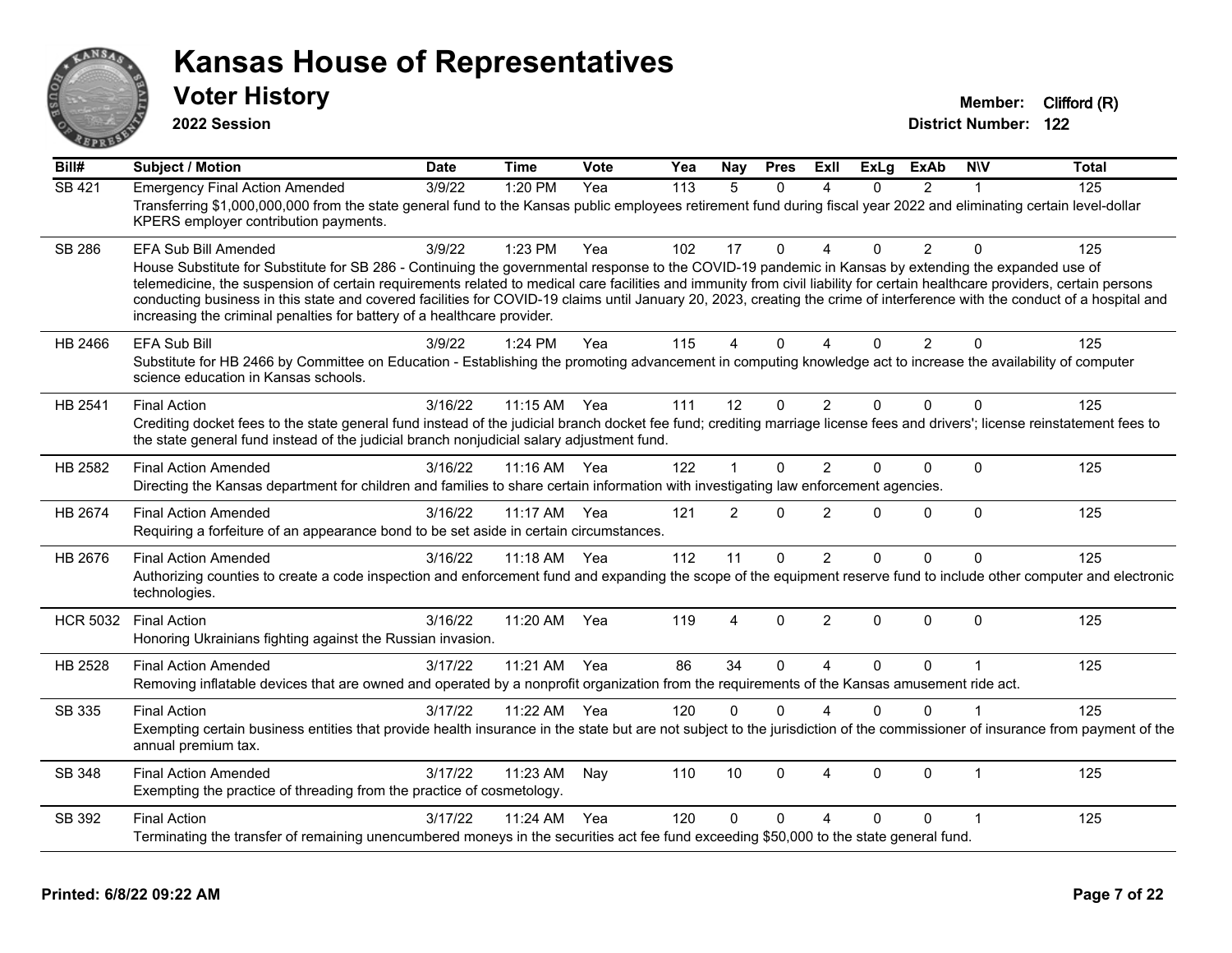

**2022 Session**

| Bill#          | <b>Subject / Motion</b>                                                                                                                                                                                                                                                                                                                               | <b>Date</b> | <b>Time</b> | Vote | Yea | Nay            | <b>Pres</b>  | ExII           | <b>ExLg</b>  | <b>ExAb</b>    | <b>NIV</b>     | <b>Total</b> |
|----------------|-------------------------------------------------------------------------------------------------------------------------------------------------------------------------------------------------------------------------------------------------------------------------------------------------------------------------------------------------------|-------------|-------------|------|-----|----------------|--------------|----------------|--------------|----------------|----------------|--------------|
| <b>HB 2712</b> | <b>Emergency Final Action</b><br>Establishing the Kansas commission for the United States semiquincentennial.                                                                                                                                                                                                                                         | 3/17/22     | 11:47 AM    | Yea  | 119 |                | $\mathbf{0}$ | 4              | $\Omega$     | $\Omega$       | 1              | 125          |
| <b>SB 408</b>  | <b>Emergency Final Action Amended</b><br>Increasing the criminal penalties for multiple thefts of mail.                                                                                                                                                                                                                                               | 3/17/22     | 11:48 AM    | Yea  | 117 | 3              | $\Omega$     | $\overline{4}$ | $\Omega$     | $\mathbf{0}$   | $\mathbf{1}$   | 125          |
| SB 400         | <b>EFA Sub Bill</b><br>Substitute for SB 400 by Committee on Financial Institutions and Insurance - Updating certain requirements and conditions relating to the creation, modification and<br>termination of trusts in the Kansas uniform trust code and updating the definition of-áresident trust for tax purposes.                                | 3/17/22     | 11:49 AM    | Yea  | 120 | $\Omega$       | $\Omega$     | 4              | $\Omega$     | $\Omega$       |                | 125          |
| SB 366         | <b>Emergency Final Action Amended</b><br>Specifying that the crime of burglary includes, without authority, entering into or remaining within any locked or secured portion of any dwelling, building or other<br>structure, with intent to commit another crime therein.                                                                             | 3/17/22     | 11:50 AM    | Yea  | 120 | 0              | $\Omega$     | Δ              | $\Omega$     | 0              |                | 125          |
| SB 313         | <b>Emergency Final Action Amended</b><br>Designating a portion of United States highway 69 as the Senator Tom R Van Sickle memorial highway.                                                                                                                                                                                                          | 3/21/22     | 3:39 PM     | Yea  | 122 | $\Omega$       | $\Omega$     | 2              | $\Omega$     | 1              | $\Omega$       | 125          |
| <b>SB 448</b>  | <b>Emergency Final Action</b><br>Adopting the national association of insurance commissioner's amendments to the unfair trade practices act excluding commercial property and casualty insurance<br>producers, brokers and insurers from prohibitions on giving rebates as an inducement to sales.                                                    | 3/21/22     | 3:40 PM     | Yea  | 122 | 0              | $\mathbf 0$  | $\overline{c}$ | 0            |                | 0              | 125          |
| SB 300         | <b>EFA Sub Bill</b><br>Substitute for SB 300 by Committee on Judiciary GÇô Amending the Kansas racketeer influenced and corrupt organization act to add a person who has engaged in<br>identity theft or identity fraud to the definition of "covered person" and add identity theft and identity fraud to the definition of "racketeering activity". | 3/21/22     | 3:41 PM     | Yea  | 121 |                | 0            | $\overline{2}$ | $\Omega$     |                | $\overline{0}$ | 125          |
| SB 261         | EFA Sub Bill<br>Substitute for SB 261 by Committee on Agriculture -- Prohibiting the use of identifiable meat terms on the labels of meat analogs when such labels do not include proper<br>qualifying language to indicate that such products do not contain meat.                                                                                   | 3/21/22     | 3:43 PM     | Yea  | 96  | 26             | $\Omega$     | $\mathfrak{p}$ |              |                | 0              | 125          |
| <b>SB 417</b>  | <b>Emergency Final Action</b><br>Establishing minimum and maximum permit renewal fees for certain solid waste disposal areas and processing facilities.                                                                                                                                                                                               | 3/21/22     | 3:44 PM     | Yea  | 120 | $\overline{2}$ | $\Omega$     | $\mathfrak{p}$ | $\mathbf{0}$ | $\mathbf{1}$   | $\Omega$       | 125          |
| HB 2644        | <b>Emergency Final Action</b><br>Designating the Sandhill plum as the official state fruit.                                                                                                                                                                                                                                                           | 3/21/22     | 3:46 PM     | Yea  | 115 | $\overline{7}$ | $\Omega$     | $\overline{2}$ | $\Omega$     | $\overline{1}$ | 0              | 125          |
| HB 2447        | <b>EFA Sub Bill</b><br>Permitting testimony to be presented using a two-way electronic audio-video communication device during a preliminary hearing.                                                                                                                                                                                                 | 3/21/22     | 3:47 PM     | Yea  | 120 | $\overline{2}$ | 0            | $\overline{2}$ | 0            |                | 0              | 125          |
| SB 200         | <b>Emergency Final Action Amended</b><br>Expanding the pharmacist's scope of practice to include initiation of therapy for influenza, strep throat or urinary tract infection, pursuant to a statewide protocol adopted<br>by the collaborative drug therapy management advisory committee.                                                           | 3/21/22     | 3:48 PM     | Yea  | 119 | 3              | U            |                |              |                | 0              | 125          |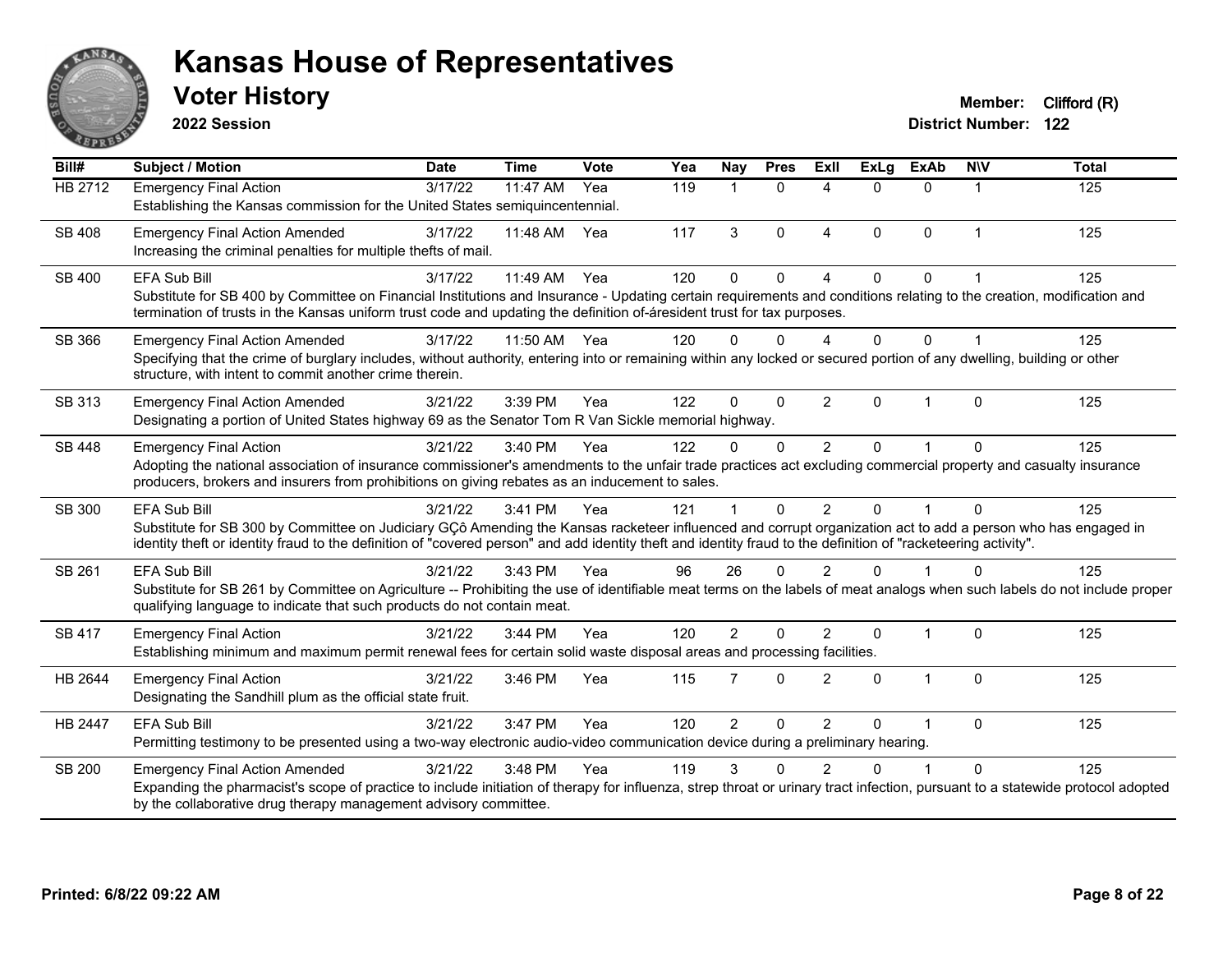

**2022 Session**

| Bill#         | <b>Subject / Motion</b>                                                                                                                                                                                                                                                                                                                                                                                                                                                                                                                                                                                                                                                      | <b>Date</b>      | <b>Time</b> | Vote | Yea              | <b>Nay</b>     | <b>Pres</b>  | ExIl           | ExLg        | <b>ExAb</b>    | <b>NIV</b>   | <b>Total</b> |
|---------------|------------------------------------------------------------------------------------------------------------------------------------------------------------------------------------------------------------------------------------------------------------------------------------------------------------------------------------------------------------------------------------------------------------------------------------------------------------------------------------------------------------------------------------------------------------------------------------------------------------------------------------------------------------------------------|------------------|-------------|------|------------------|----------------|--------------|----------------|-------------|----------------|--------------|--------------|
| <b>SB 336</b> | <b>Emergency Final Action</b><br>Updating certain investment limitation requirements to provide increased options for Kansas domiciled life insurance companies investing in equity interests and<br>preferred stock.                                                                                                                                                                                                                                                                                                                                                                                                                                                        | $\sqrt{3}/21/22$ | 3:49 PM     | Yea  | $\overline{121}$ | $\overline{1}$ | $\mathbf{0}$ | 2              | $\Omega$    | $\mathbf{1}$   | $\mathbf{0}$ | 125          |
| HB 2253       | <b>Emergency Final Action Amended</b><br>Updating certain provisions of the prescription monitoring program act relating to program data, storage and access, increasing the membership of the advisory<br>committee and providing for setup and annual maintenance fees for program data integration.                                                                                                                                                                                                                                                                                                                                                                       | 3/21/22          | 3:50 PM     | Yea  | 121              | 1              | $\Omega$     | $\overline{2}$ | $\Omega$    | 1              | $\Omega$     | 125          |
| HB 2632       | <b>Emergency Final Action</b><br>Requiring a referral of an alleged victim of child abuse or neglect for a examination as part of an investigation, creating a program in the department of health and<br>environment to provide training and payment and defining child abuse review and evaluation providers, networks, examinations and referrals and child abuse medical<br>resource centers.                                                                                                                                                                                                                                                                            | 3/21/22          | 3:52 PM     | Yea  | 95               | 27             | 0            | $\overline{2}$ | 0           |                | 0            | 125          |
| SB 346        | <b>Emergency Final Action Amended</b><br>Allowing for the on-farm retail sale of milk and milk products, authorizing the secretary of agriculture to declare an imminent health hazard, extending certain milk and<br>dairy license fees and establishing certain standards for milk.                                                                                                                                                                                                                                                                                                                                                                                        | 3/21/22          | 3:53 PM     | Yea  | 119              | 3              | 0            | $\overline{2}$ | $\Omega$    |                | $\mathbf{0}$ | 125          |
| <b>SB 141</b> | <b>Emergency Final Action</b><br>Enacting the Kansas uniform directed trust act.                                                                                                                                                                                                                                                                                                                                                                                                                                                                                                                                                                                             | 3/21/22          | 3:54 PM     | Yea  | 122              | $\mathbf 0$    | $\Omega$     | $\overline{2}$ | $\Omega$    | $\mathbf{1}$   | $\Omega$     | 125          |
| SB 343        | <b>Emergency Final Action Amended</b><br>Updating the term "hearing impaired"; to "hard of hearing"; in statutes related to persons with hearing loss.                                                                                                                                                                                                                                                                                                                                                                                                                                                                                                                       | 3/21/22          | 3:55 PM     | Yea  | 122              | $\Omega$       | $\Omega$     | $\overline{2}$ | $\mathbf 0$ | $\mathbf{1}$   | $\Omega$     | 125          |
| <b>SB 446</b> | <b>Emergency Final Action Amended</b><br>Designating bridges on U.S. highway 166 and K-66 highway as Veterans Memorial Bridge.                                                                                                                                                                                                                                                                                                                                                                                                                                                                                                                                               | 3/21/22          | 3:56 PM     | Yea  | 122              | $\Omega$       | 0            | $\overline{2}$ | $\Omega$    | $\mathbf{1}$   | $\mathbf{0}$ | 125          |
| SB 483        | <b>Emergency Final Action</b><br>Increasing criminal penalties for theft and criminal damage to property involving remote service units such as automated cash dispensing machines and automated<br>teller machines.                                                                                                                                                                                                                                                                                                                                                                                                                                                         | 3/21/22          | 3:57 PM     | Yea  | 122              | $\Omega$       | 0            | 2              | $\Omega$    | $\overline{1}$ | $\mathbf{0}$ | 125          |
| <b>SB 19</b>  | <b>EFA Sub Bill</b><br>House Substitute for SB 19 by Committee on Energy, Utilities and Telecommunications - Implementing the 988 suicide prevention and mental health crisis hotline in<br>Kansas.                                                                                                                                                                                                                                                                                                                                                                                                                                                                          | 3/21/22          | 3:58 PM     | Yea  | 114              | 8              | $\Omega$     | $\overline{2}$ | $\Omega$    |                | $\Omega$     | 125          |
| HB 2600       | <b>Emergency Final Action Amended</b><br>Authorizing the state board of regents on behalf of Emporia state university to sell certain real property in the city of Emporia, Lyon county, Kansas; the university of<br>Kansas to exchange and convey certain real property in Douglas county, Kansas, and to accept certain real property in Douglas county, Kansas, from the Kansas<br>university endowment association; Kansas state university to sell certain real property in Riley county and Cherokee county, Kansas, and Douglas county, Nebraska;<br>and Pittsburg state university to sell certain real property in the city of Pittsburg, Crawford county, Kansas. | 3/21/22          | 4:00 PM     | Yea  | 122              | $\Omega$       | $\Omega$     | $\mathfrak{p}$ | U           |                | ∩            | 125          |
| SB 215        | <b>Emergency Final Action Amended</b><br>Transferring the authority for postsecondary driver's education programs and driver training schools from the state board of regents to the department of revenue.                                                                                                                                                                                                                                                                                                                                                                                                                                                                  | 3/21/22          | 4:01 PM     | Yea  | 122              | 0              | 0            | 2              | 0           |                | $\Omega$     | 125          |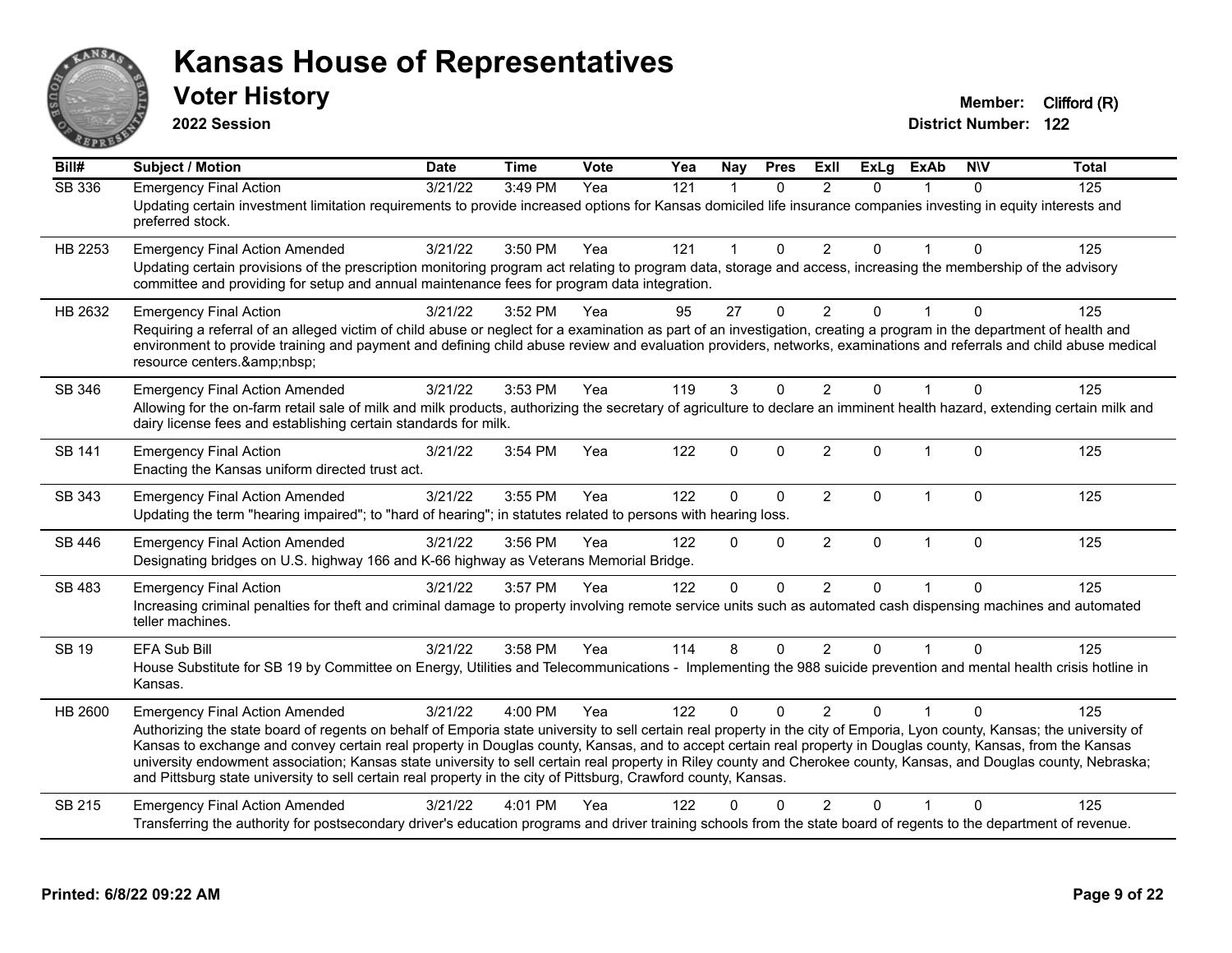

**2022 Session**

| Bill#        | Subject / Motion                                                                                                                                                                                                                                                                | <b>Date</b> | <b>Time</b>  | <b>Vote</b> | Yea | <b>Nay</b>   | <b>Pres</b>  | ExII           | <b>ExLg</b>    | ExAb           | <b>NIV</b>     | <b>Total</b> |
|--------------|---------------------------------------------------------------------------------------------------------------------------------------------------------------------------------------------------------------------------------------------------------------------------------|-------------|--------------|-------------|-----|--------------|--------------|----------------|----------------|----------------|----------------|--------------|
| <b>SB 28</b> | EFA Sub Bill                                                                                                                                                                                                                                                                    | 3/21/22     | 4:02 PM      | Yea         | 120 | 2            | $\Omega$     | $\mathcal{P}$  | 0              |                | $\Omega$       | 125          |
|              | House Substitute for SB 28 by Committee on Insurance and Pensions - Enacting the pharmacy benefits manager licensure act and requiring licensure rather than<br>registration of such entities.                                                                                  |             |              |             |     |              |              |                |                |                |                |              |
| SB 419       | <b>Emergency Final Action</b>                                                                                                                                                                                                                                                   | 3/21/22     | 4:03 PM      | Yea         | 122 | $\mathbf{0}$ | $\Omega$     | $\overline{2}$ | $\Omega$       |                | $\Omega$       | 125          |
|              | Allowing certain employees from the department of corrections to attend the Kansas law enforcement training center and including special agents of the department of<br>corrections in the definition of law enforcement officer under the Kansas law enforcement training act. |             |              |             |     |              |              |                |                |                |                |              |
| SB 440       | <b>Emergency Final Action</b>                                                                                                                                                                                                                                                   | 3/21/22     | 4:04 PM      | Yea         | 121 | $\Omega$     | $\mathbf{0}$ | $\overline{2}$ | $\overline{0}$ |                | $\overline{1}$ | 125          |
|              | Establishing when an occupational therapist may treat a patient without referral from a physician and requiring occupational therapists to maintain professional liability<br>insurance.                                                                                        |             |              |             |     |              |              |                |                |                |                |              |
| SB 34        | EFA Sub Bill Amended                                                                                                                                                                                                                                                            | 3/21/22     | 4:06 PM      | Yea         | 88  | 34           | $\mathbf{0}$ | $\overline{2}$ | 0              |                | $\Omega$       | 125          |
|              | Substitute for SB 34 by Committee on Federal and State Affairs - Requiring review of administrative rules and regulations every five years.                                                                                                                                     |             |              |             |     |              |              |                |                |                |                |              |
| SB 453       | <b>Emergency Final Action Amended</b>                                                                                                                                                                                                                                           | 3/21/22     | 4:07 PM      | Yea         | 122 | $\Omega$     | $\Omega$     | $\overline{2}$ | $\Omega$       |                | $\Omega$       | 125          |
|              | Requiring adult care home certified aides who take training courses to demonstrate certain skills to successfully complete such training courses and requiring licensed<br>nurses to teach and evaluate such training courses.                                                  |             |              |             |     |              |              |                |                |                |                |              |
| SB 330       | <b>Emergency Final Action</b><br>Authorizing the construction of a memorial honoring Kansas gold star families.                                                                                                                                                                 | 3/21/22     | 4:08 PM      | Yea         | 122 | $\mathbf 0$  | $\mathbf{0}$ | $\overline{2}$ | $\mathbf 0$    | $\overline{1}$ | $\mathbf{0}$   | 125          |
|              |                                                                                                                                                                                                                                                                                 |             |              |             |     | $\mathbf{1}$ | $\mathbf{0}$ |                | $\Omega$       | 1              | $\Omega$       |              |
| SB 331       | <b>Emergency Final Action Amended</b><br>Updating the version of risk-based capital instructions in effect.                                                                                                                                                                     | 3/21/22     | 4:09 PM      | Yea         | 121 |              |              | $\overline{2}$ |                |                |                | 125          |
| SB 451       | <b>Emergency Final Action Amended</b>                                                                                                                                                                                                                                           | 3/21/22     | 4:10 PM      | Yea         | 122 | $\Omega$     | $\mathbf 0$  | $\overline{2}$ | $\mathbf 0$    | $\mathbf{1}$   | $\Omega$       | 125          |
|              | Requiring an individual to maintain enrollment on a tribal membership roll to receive a free permanent hunting license.                                                                                                                                                         |             |              |             |     |              |              |                |                |                |                |              |
| SB 479       | <b>Emergency Final Action Amended</b>                                                                                                                                                                                                                                           | 3/21/22     | 4:11 PM      | Yea         | 122 | $\Omega$     | $\Omega$     | $\mathcal{P}$  | $\Omega$       | $\mathbf{1}$   | $\Omega$       | 125          |
|              | Authorizing a permanent memorial commemorating the Kansas suffragist movement to be placed in the state capitol and establishing the Kansas suffragist memorial<br>fund.                                                                                                        |             |              |             |     |              |              |                |                |                |                |              |
| HB 2734      | <b>Emergency Final Action</b>                                                                                                                                                                                                                                                   | 3/21/22     | 4:12 PM      | Yea         | 122 | $\mathbf{0}$ | $\mathbf{0}$ | $\overline{2}$ | $\Omega$       |                | $\Omega$       | 125          |
|              | Reinstating the social worker applicant option for board-approved postgraduate supervised experience and allowing master's and clinical level licensees to take the<br>baccalaureate addiction counselor test.                                                                  |             |              |             |     |              |              |                |                |                |                |              |
| SB 267       | Motion to Amend - Winn                                                                                                                                                                                                                                                          | 3/22/22     | 11:42 AM     | Nay         | 44  | 76           | $\mathbf 0$  | $\mathbf{1}$   | $\Omega$       | 2              | $\overline{2}$ | 125          |
|              | Substitute for SB 267 by Committee on Ways and Means - Appropriations for FY 2021, FY 2022, FY 2023 and FY 2024 for various state agencies.                                                                                                                                     |             |              |             |     |              |              |                |                |                |                |              |
| SB 267       | Motion to Amend - Gartner                                                                                                                                                                                                                                                       | 3/22/22     | 12:01 PM Nay |             | 37  | 84           | $\Omega$     |                | $\Omega$       | $\mathcal{P}$  |                | 125          |
|              | Substitute for SB 267 by Committee on Ways and Means - Appropriations for FY 2021, FY 2022, FY 2023 and FY 2024 for various state agencies.                                                                                                                                     |             |              |             |     |              |              |                |                |                |                |              |
| SB 267       | Motion to Amend - Helgerson                                                                                                                                                                                                                                                     | 3/22/22     | 12:25 PM Nay |             | 49  | 72           | $\Omega$     |                | $\Omega$       | $\overline{2}$ |                | 125          |
|              | Substitute for SB 267 by Committee on Ways and Means - Appropriations for FY 2021, FY 2022, FY 2023 and FY 2024 for various state agencies.                                                                                                                                     |             |              |             |     |              |              |                |                |                |                |              |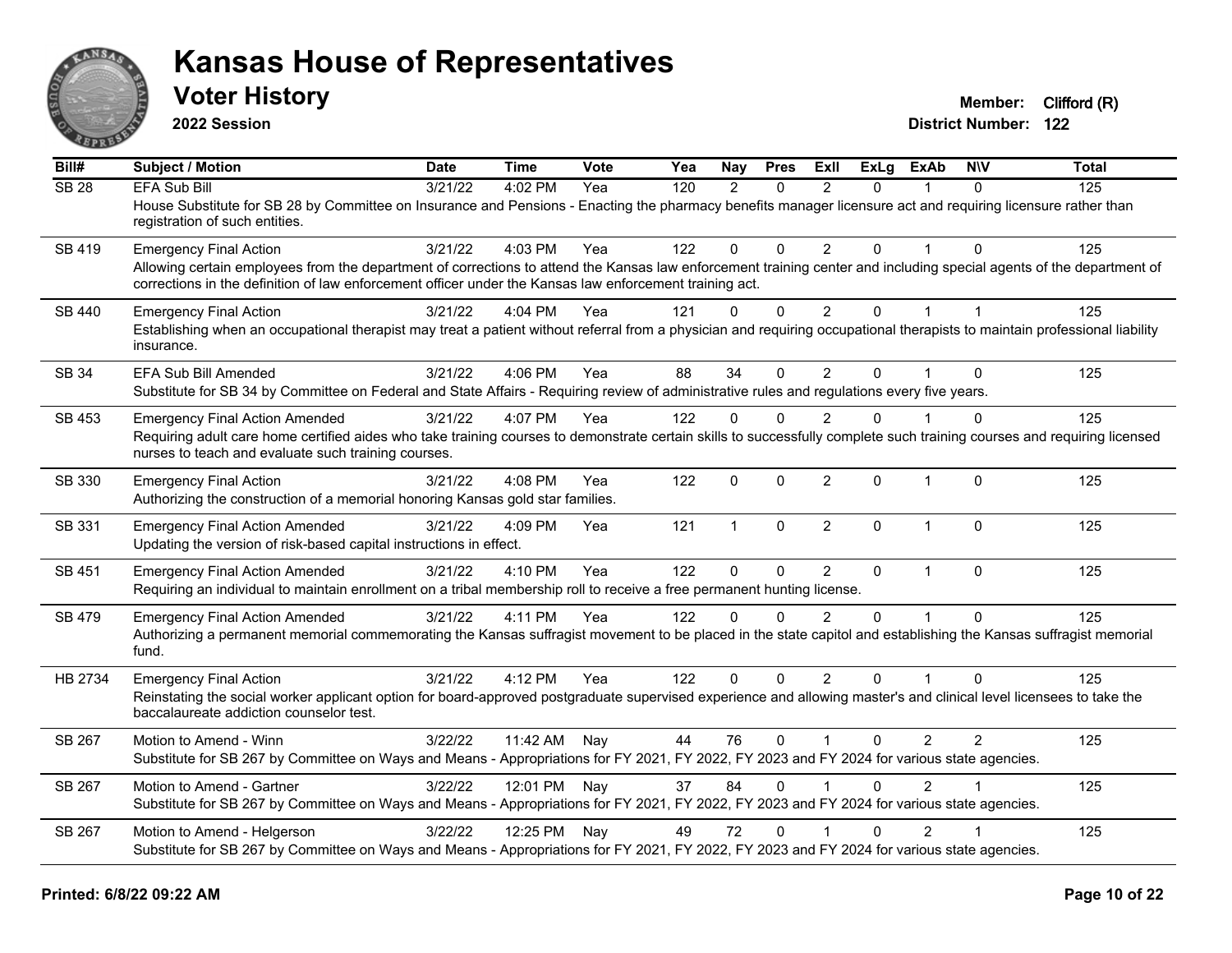

| Bill#         | <b>Subject / Motion</b>                                                                                                                                                                                                                                                                                                                                                                                                                                                                                                                                                                                                                                                                                                                                                                                                                                                                                                                             | <b>Date</b> | <b>Time</b> | <b>Vote</b> | Yea | <b>Nay</b> | <b>Pres</b>  | Exll         | <b>ExLg</b> | <b>ExAb</b>    | <b>NIV</b>     | <b>Total</b> |
|---------------|-----------------------------------------------------------------------------------------------------------------------------------------------------------------------------------------------------------------------------------------------------------------------------------------------------------------------------------------------------------------------------------------------------------------------------------------------------------------------------------------------------------------------------------------------------------------------------------------------------------------------------------------------------------------------------------------------------------------------------------------------------------------------------------------------------------------------------------------------------------------------------------------------------------------------------------------------------|-------------|-------------|-------------|-----|------------|--------------|--------------|-------------|----------------|----------------|--------------|
| <b>SB 267</b> | Motion to Amend - Helgerson<br>Substitute for SB 267 by Committee on Ways and Means - Appropriations for FY 2021, FY 2022, FY 2023 and FY 2024 for various state agencies.                                                                                                                                                                                                                                                                                                                                                                                                                                                                                                                                                                                                                                                                                                                                                                          | 3/22/22     | 1:06 PM     | Nay         | 36  | 81         | $\mathbf{0}$ | $\mathbf{1}$ | $\Omega$    | 2              | 5              | 125          |
| HB 2512       | Motion to Amend - Ousley<br>Substitute for Substitute for HB 2512 by Committee on K-12 Education Budget - Making appropriations for the Kansas state department of education for FY 2022, FY<br>2023 and FY 2024, establishing requirements relating to academic achievement and third-grade literacy, authorizing credits to be earned through alternative educational<br>opportunities, requiring KSHSAA members and employees to report child abuse and neglect, requiring boards of education of school districts to consider district needs<br>assessments and academic assessments when approving district budgets, authorizing part-time enrollment for certain students, establishing an alternative graduation<br>rate calculation for virtual schools, providing virtual school state aid for credit deficient students and amending the age of initial eligibility for the tax credit for low income<br>students scholarship program.    | 3/22/22     | 2:02 PM     | Yea         | 58  | 54         | $\mathbf 0$  | 1            | $\Omega$    | $\overline{2}$ | 10             | 125          |
| HB 2512       | Motion to Amend - Hoye<br>Substitute for Substitute for HB 2512 by Committee on K-12 Education Budget - Making appropriations for the Kansas state department of education for FY 2022, FY<br>2023 and FY 2024, establishing requirements relating to academic achievement and third-grade literacy, authorizing credits to be earned through alternative educational<br>opportunities, requiring KSHSAA members and employees to report child abuse and neglect, requiring boards of education of school districts to consider district needs<br>assessments and academic assessments when approving district budgets, authorizing part-time enrollment for certain students, establishing an alternative graduation<br>rate calculation for virtual schools, providing virtual school state aid for credit deficient students and amending the age of initial eligibility for the tax credit for low income<br>students scholarship program.      | 3/22/22     | 2:13 PM     | Nay         | 38  | 81         | $\Omega$     |              | $\Omega$    | 2              | 3              | 125          |
| HB 2512       | Motion to Amend - Hoye<br>Substitute for Substitute for HB 2512 by Committee on K-12 Education Budget - Making appropriations for the Kansas state department of education for FY 2022, FY<br>2023 and FY 2024, establishing requirements relating to academic achievement and third-grade literacy, authorizing credits to be earned through alternative educational<br>opportunities, requiring KSHSAA members and employees to report child abuse and neglect, requiring boards of education of school districts to consider district needs<br>assessments and academic assessments when approving district budgets, authorizing part-time enrollment for certain students, establishing an alternative graduation<br>rate calculation for virtual schools, providing virtual school state aid for credit deficient students and amending the age of initial eligibility for the tax credit for low income<br>students scholarship program.      | 3/22/22     | 2:18 PM     | Nay         | 44  | 73         | $\mathbf{0}$ |              | $\Omega$    | 2              | 5              | 125          |
| HB 2512       | Motion to reconsider action<br>Substitute for Substitute for HB 2512 by Committee on K-12 Education Budget - Making appropriations for the Kansas state department of education for FY 2022, FY<br>2023 and FY 2024, establishing requirements relating to academic achievement and third-grade literacy, authorizing credits to be earned through alternative educational<br>opportunities, requiring KSHSAA members and employees to report child abuse and neglect, requiring boards of education of school districts to consider district needs<br>assessments and academic assessments when approving district budgets, authorizing part-time enrollment for certain students, establishing an alternative graduation<br>rate calculation for virtual schools, providing virtual school state aid for credit deficient students and amending the age of initial eligibility for the tax credit for low income<br>students scholarship program. | 3/22/22     | 2:24 PM     | Yea         | 75  | 45         | 0            |              | $\Omega$    | $\overline{2}$ | $\overline{c}$ | 125          |
| HB 2512       | Motion to Amend - Ousley<br>Substitute for Substitute for HB 2512 by Committee on K-12 Education Budget - Making appropriations for the Kansas state department of education for FY 2022, FY<br>2023 and FY 2024, establishing requirements relating to academic achievement and third-grade literacy, authorizing credits to be earned through alternative educational<br>opportunities, requiring KSHSAA members and employees to report child abuse and neglect, requiring boards of education of school districts to consider district needs<br>assessments and academic assessments when approving district budgets, authorizing part-time enrollment for certain students, establishing an alternative graduation<br>rate calculation for virtual schools, providing virtual school state aid for credit deficient students and amending the age of initial eligibility for the tax credit for low income<br>students scholarship program.    | 3/22/22     | 2:30 PM     | Yea         | 50  | 70         | $\mathbf{0}$ | $\mathbf{1}$ | $\Omega$    | 2              | $\overline{2}$ | 125          |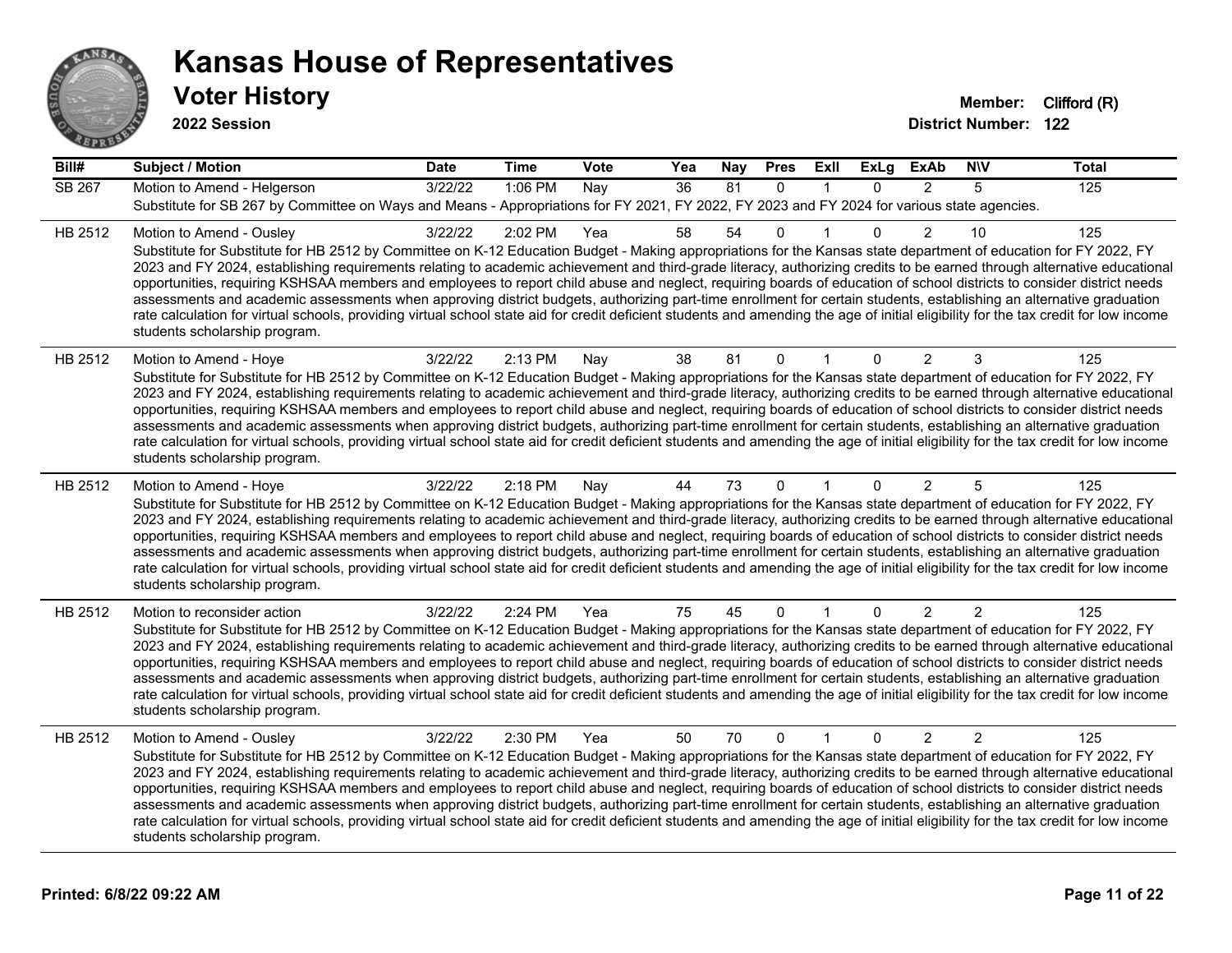

| Bill#   | <b>Subject / Motion</b>                                                                                                                                                                                                                                                                                                                                                                                                                                                                                                                                                                                                                                                                                                                                                                                                                                                                                                                               | <b>Date</b> | <b>Time</b> | Vote | Yea             | <b>Nay</b>      | <b>Pres</b>  | ExII           | ExLg         | <b>ExAb</b>    | <b>NIV</b>  | <b>Total</b> |
|---------|-------------------------------------------------------------------------------------------------------------------------------------------------------------------------------------------------------------------------------------------------------------------------------------------------------------------------------------------------------------------------------------------------------------------------------------------------------------------------------------------------------------------------------------------------------------------------------------------------------------------------------------------------------------------------------------------------------------------------------------------------------------------------------------------------------------------------------------------------------------------------------------------------------------------------------------------------------|-------------|-------------|------|-----------------|-----------------|--------------|----------------|--------------|----------------|-------------|--------------|
| HB 2631 | Motion to Amend - Carmichael<br>Enacting the career technical education credential and transition incentive for employment success act to provide additional state aid for school districts based on<br>students obtaining a credential.                                                                                                                                                                                                                                                                                                                                                                                                                                                                                                                                                                                                                                                                                                              | 3/22/22     | 8:36 PM     | Yea  | $\overline{57}$ | 62              | $\Omega$     |                | $\Omega$     | $\overline{2}$ | 3           | 125          |
| HB 2512 | Final Action Sub Bill Amended<br>Substitute for Substitute for HB 2512 by Committee on K-12 Education Budget - Making appropriations for the Kansas state department of education for FY 2022, FY<br>2023 and FY 2024, establishing requirements relating to academic achievement and third-grade literacy, authorizing credits to be earned through alternative educational<br>opportunities, requiring KSHSAA members and employees to report child abuse and neglect, requiring boards of education of school districts to consider district needs<br>assessments and academic assessments when approving district budgets, authorizing part-time enrollment for certain students, establishing an alternative graduation<br>rate calculation for virtual schools, providing virtual school state aid for credit deficient students and amending the age of initial eligibility for the tax credit for low income<br>students scholarship program. | 3/23/22     | 10:24 AM    | Nay  | 76              | 46              | $\mathbf 0$  | $\overline{2}$ | 0            | 1              | $\mathbf 0$ | 125          |
| HB 2609 | <b>Final Action</b><br>Allowing restricted driver's license holders to drive to and from worship services for any religious organizations at age 15.                                                                                                                                                                                                                                                                                                                                                                                                                                                                                                                                                                                                                                                                                                                                                                                                  | 3/23/22     | 10:25 AM    | Yea  | 95              | 27              | $\mathbf{0}$ | $\overline{2}$ | 0            | 1              | $\mathbf 0$ | 125          |
| HB 2615 | Final Action Sub Bill Amended<br>Substitute for HB 2615 by Committee on K-12 Education Budget - Allowing K-12 students to transfer to and attend school in any school district in the state.                                                                                                                                                                                                                                                                                                                                                                                                                                                                                                                                                                                                                                                                                                                                                          | 3/23/22     | 10:27 AM    | Nav  | 63              | 59              | $\Omega$     | 2              | 0            | $\mathbf{1}$   | $\Omega$    | 125          |
| HB 2631 | <b>Final Action Amended</b><br>Enacting the career technical education credential and transition incentive for employment success act to provide additional state aid for school districts based on<br>students obtaining a credential.                                                                                                                                                                                                                                                                                                                                                                                                                                                                                                                                                                                                                                                                                                               | 3/23/22     | 10:28 AM    | Yea  | 122             | 0               | $\Omega$     | $\overline{2}$ | 0            |                | $\Omega$    | 125          |
| HB 2717 | <b>Final Action Amended</b><br>Prohibiting any municipality from preventing the enforcement of federal immigration laws, requiring municipal law enforcement agencies to provide written notice to each<br>law enforcement officer of the officer's duty to cooperate with state and federal agencies in the enforcement of immigration laws and requiring any municipal<br>identification card to state on its face that it is not valid for state identification.                                                                                                                                                                                                                                                                                                                                                                                                                                                                                   | 3/23/22     | 10:30 AM    | Yea  | 84              | 38              | $\Omega$     | $\overline{2}$ | 0            | 1              | $\Omega$    | 125          |
| HB 2737 | <b>Final Action Sub Bill</b><br>Substitute for HB 2737 by Committee on Redistricting - Proposing state representative redistricting plan free state 3f.                                                                                                                                                                                                                                                                                                                                                                                                                                                                                                                                                                                                                                                                                                                                                                                               | 3/23/22     | 10:32 AM    | Yea  | 112             | 10 <sup>°</sup> | $\Omega$     | $\overline{2}$ | $\Omega$     | $\mathbf{1}$   | $\Omega$    | 125          |
| SB 161  | <b>Final Action Amended</b><br>Providing for the use of personal package delivery devices on sidewalks and crosswalks, exempting such devices from motor vehicle regulation and limiting additional<br>municipal regulation.                                                                                                                                                                                                                                                                                                                                                                                                                                                                                                                                                                                                                                                                                                                          | 3/23/22     | 10:34 AM    | Yea  | 75              | 47              | $\mathbf{0}$ | 2              | 0            | 1              | $\Omega$    | 125          |
| SB 199  | <b>Final Action Amended</b><br>Providing for short-term, limited-duration health plans.                                                                                                                                                                                                                                                                                                                                                                                                                                                                                                                                                                                                                                                                                                                                                                                                                                                               | 3/23/22     | 10:35 AM    | Yea  | 73              | 49              | $\Omega$     | $\overline{2}$ | 0            | 1              | $\Omega$    | 125          |
| SB 267  | Final Action Sub Bill Amended<br>House Substitute for Substitute for SB 267 by Committee on Appropriations - Appropriations for FY 2022, FY 2023, FY 2024, and FY 2025 for various state agencies                                                                                                                                                                                                                                                                                                                                                                                                                                                                                                                                                                                                                                                                                                                                                     | 3/23/22     | 10:38 AM    | Yea  | 73              | 49              | 0            | 2              | $\mathbf{0}$ |                | $\Omega$    | 125          |
| SB 367  | <b>Final Action</b><br>Requiring officers to file copies of receipts with the court when property is seized under a search warrant and providing requirements and procedures for destruction or<br>disposition of dangerous drugs and return or disposition of weapons.                                                                                                                                                                                                                                                                                                                                                                                                                                                                                                                                                                                                                                                                               | 3/23/22     | 10:39 AM    | Yea  | 122             | 0               | $\Omega$     | $\overline{2}$ | 0            |                | $\Omega$    | 125          |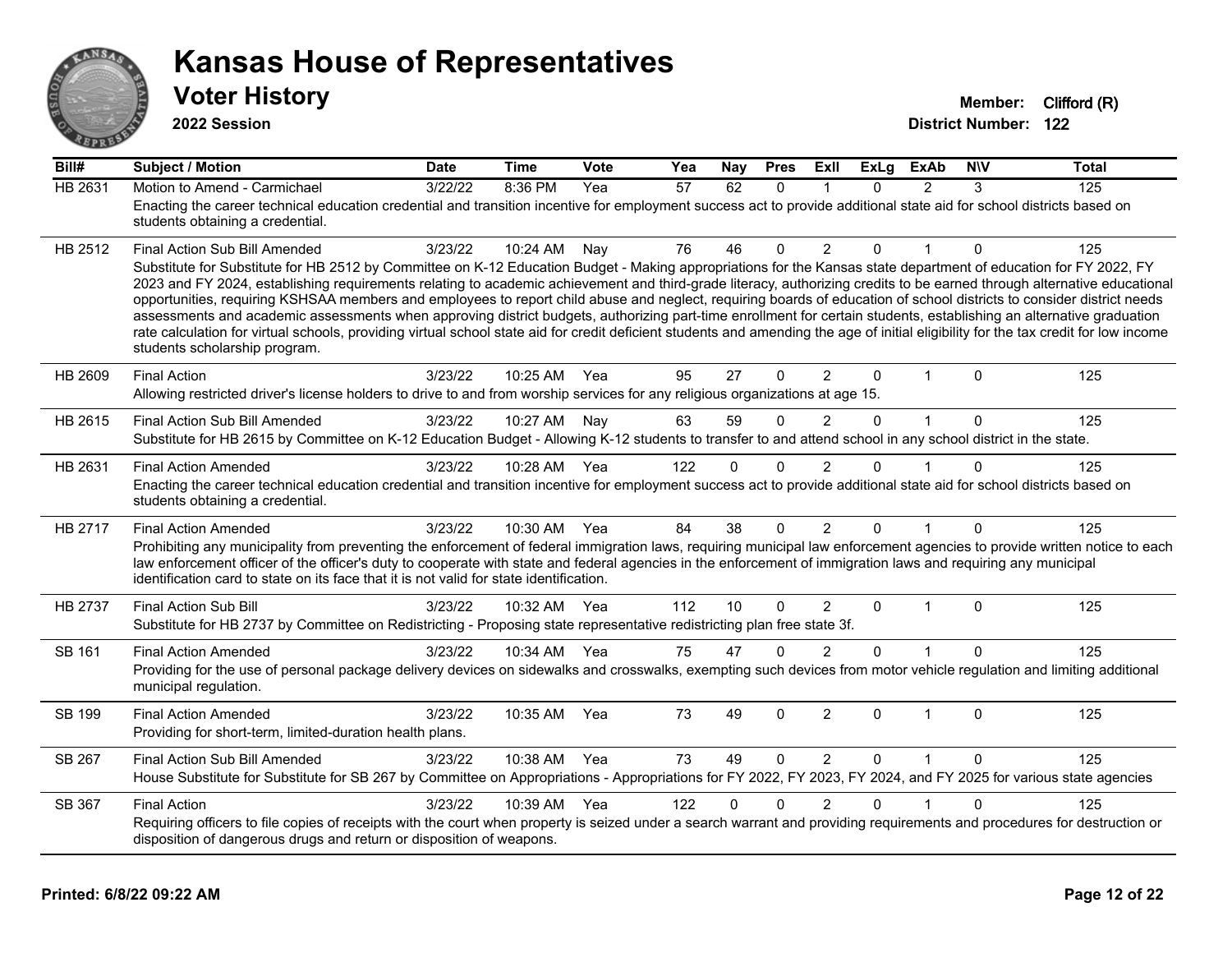

**2022 Session**

| Bill#         | <b>Subject / Motion</b>                                                                                                                                                                                                                                                                                                                                                                                                                                                                                        | <b>Date</b>      | <b>Time</b>  | <b>Vote</b> | Yea | Nay             | <b>Pres</b>  | ExII           | $\overline{Ex}$ Lg | <b>ExAb</b>    | <b>NIV</b>   | <b>Total</b> |
|---------------|----------------------------------------------------------------------------------------------------------------------------------------------------------------------------------------------------------------------------------------------------------------------------------------------------------------------------------------------------------------------------------------------------------------------------------------------------------------------------------------------------------------|------------------|--------------|-------------|-----|-----------------|--------------|----------------|--------------------|----------------|--------------|--------------|
| <b>SB 493</b> | <b>Final Action Amended</b><br>Prohibiting cities and counties from regulating plastic and other containers designed for the consumption, transportation or protection of merchandise, food or<br>beverages.                                                                                                                                                                                                                                                                                                   | $\sqrt{3}/23/22$ | 10:40 AM     | Yea         | 74  | $\overline{48}$ | $\Omega$     | $\mathfrak{p}$ | $\Omega$           |                | $\Omega$     | 125          |
| HB 2231       | Motion to Concur<br>Amending the definition of the crime of conducting a pyramid promotional scheme, providing for an exemption and defining key terms.                                                                                                                                                                                                                                                                                                                                                        | 3/23/22          | 10:43 AM     | Yea         | 118 | 3               | $\mathbf{1}$ | $\overline{2}$ | 0                  | $\overline{1}$ | $\mathbf{0}$ | 125          |
| SB 506        | <b>Emergency Final Action</b><br>Providing for the north central Kansas down syndrome society distinctive license plate.                                                                                                                                                                                                                                                                                                                                                                                       | 3/23/22          | 12:48 PM     | Yea         | 117 | 5               | $\mathbf{0}$ | $\overline{2}$ | 0                  | 1              | $\mathbf{0}$ | 125          |
| SB 434        | <b>Emergency Final Action</b><br>Creating exemptions in the open records act for records that contain captured license plate data or that pertain to the location of an automated license plate recognition<br>system.                                                                                                                                                                                                                                                                                         | 3/23/22          | 12:49 PM     | Yea         | 122 | $\mathbf{0}$    | $\mathbf 0$  | $\overline{2}$ | $\Omega$           |                | $\Omega$     | 125          |
| HB 2340       | <b>Emergency Final Action Amended</b><br>Increasing the minimum age to 21 to purchase or possess cigarettes and tobacco products.                                                                                                                                                                                                                                                                                                                                                                              | 3/23/22          | 12:50 PM     | Yea         | 79  | 43              | $\mathbf 0$  | $\overline{2}$ | $\Omega$           | $\mathbf{1}$   | $\Omega$     | 125          |
| HB 2492       | <b>Emergency Final Action Amended</b><br>Submitting claims against the state by the joint committee on special claims against the state.                                                                                                                                                                                                                                                                                                                                                                       | 3/23/22          | 12:52 PM     | Yea         | 116 | $\,6\,$         | $\pmb{0}$    | $\overline{2}$ | 0                  | $\mathbf{1}$   | $\mathbf{0}$ | 125          |
| <b>SB 12</b>  | <b>Emergency Final Action Amended</b><br>Requiring the Kansas department for children and families to implement performance-based contracts.                                                                                                                                                                                                                                                                                                                                                                   | 3/23/22          | 12:53 PM     | Yea         | 117 | 5               | $\mathbf 0$  | $\overline{2}$ | $\mathbf 0$        | $\mathbf{1}$   | $\Omega$     | 125          |
| HB 2502       | <b>Emergency Final Action Amended</b><br>Authorizing retail liquor stores to sell and deliver alcoholic liquor and cereal malt beverages to a caterer, public venue, club or drinking establishment located in any<br>county.                                                                                                                                                                                                                                                                                  | 3/23/22          | 12:54 PM Yea |             | 112 | 10              | $\Omega$     | $\overline{2}$ | $\Omega$           | $\mathbf 1$    | $\Omega$     | 125          |
| HB 2716       | <b>Emergency Final Action</b><br>Concerning the authorization of educational benefits for spouses and dependents of deceased, injured or disabled public safety officers and employees and certain<br>deceased, injured or disabled military personnel and prisoners of war; definitions; increasing the limitation on reimbursements to Kansas educational institutions.                                                                                                                                      | 3/23/22          | 12:55 PM     | Yea         | 122 | $\mathbf{0}$    | $\Omega$     | 2              | $\Omega$           |                | $\Omega$     | 125          |
| HB 2495       | <b>Emergency Final Action Amended</b><br>Prohibiting the disclosure of personal information about a person's affiliation with an entity that is exempt from federal income taxation under section 501(c) of the<br>federal internal revenue code.                                                                                                                                                                                                                                                              | 3/23/22          | 12:56 PM Yea |             | 107 | 13              | 2            | $\mathfrak{p}$ | $\Omega$           |                | $\Omega$     | 125          |
| SB 150        | <b>Emergency Final Action Amended</b><br>Defining and prohibiting certain deceptive lawsuit advertising practices and restricting the use or disclosure of protected health information to solicit individuals for legal<br>services.                                                                                                                                                                                                                                                                          | 3/23/22          | 12:59 PM Yea |             | 75  | 47              | $\mathbf{0}$ | $\overline{2}$ | $\Omega$           | 1              | $\Omega$     | 125          |
| SB 450        | <b>Emergency Final Action</b><br>Sub for SB 450 by Committee on Financial Institutions and Insurance: Eliminating the crediting to the Kansas public employees retirement fund of 80% of the proceeds<br>from the sale of surplus real estate, authorizing state educational institutions to sell and convey real property given to such state educational institutions as an<br>endowment, bequest or gift and authorizing the state board of regents to adopt policies relating to such sale and conveyance. | 3/23/22          | 1:00 PM      | Yea         | 117 | 5               | $\Omega$     | $\overline{2}$ | $\Omega$           | 1              | $\Omega$     | 125          |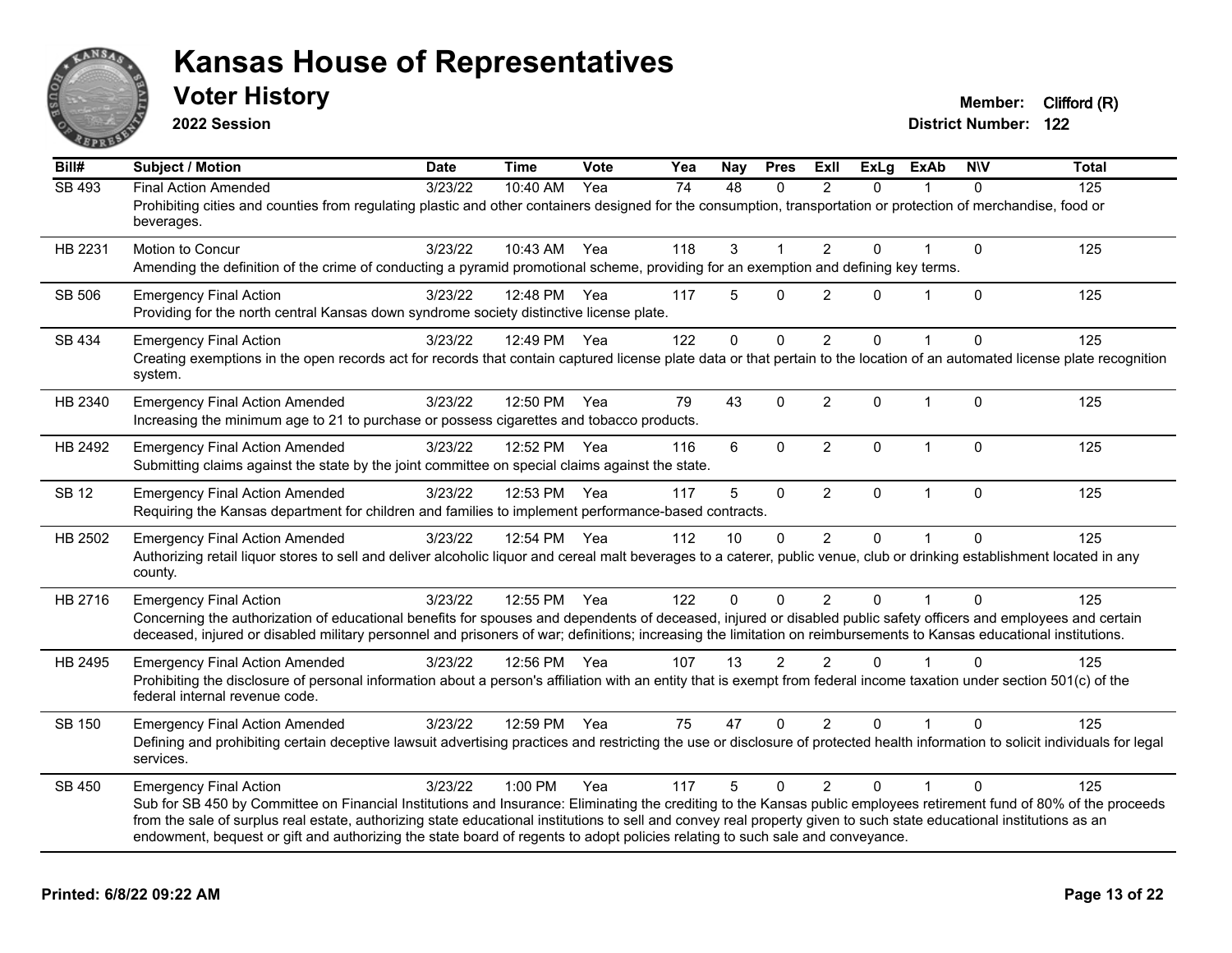

**2022 Session**

| Bill#          | <b>Subject / Motion</b>                                                                                                                                                                                                                                                                                                                                 | <b>Date</b> | <b>Time</b> | Vote | Yea | Nay            | <b>Pres</b>  | ExII           | ExLa         | <b>ExAb</b>    | <b>NIV</b>     | Total |
|----------------|---------------------------------------------------------------------------------------------------------------------------------------------------------------------------------------------------------------------------------------------------------------------------------------------------------------------------------------------------------|-------------|-------------|------|-----|----------------|--------------|----------------|--------------|----------------|----------------|-------|
| <b>HB 2504</b> | <b>Emergency Final Action Sub Bill</b><br>Substitute for HB 2504 by Committee on Transportation - Allowing the printing of the international symbol of access for disabled veteran distinctive license plates and<br>certain parking privileges for disabled veterans who meet certain physical disability definitions.                                 | 3/23/22     | 1:01 PM     | Yea  | 122 | $\Omega$       | $\mathbf{0}$ | $\mathfrak{p}$ | $\Omega$     |                | $\Omega$       | 125   |
| SB 405         | <b>Emergency Final Action Amended</b><br>Authorizing the state historical society to convey certain real property to the Shawnee Tribe.                                                                                                                                                                                                                 | 3/23/22     | 1:02 PM     | Yea  | 122 | $\mathbf{0}$   | $\mathbf 0$  | $\overline{c}$ | $\Omega$     | $\mathbf 1$    | $\mathbf{0}$   | 125   |
| HB 2697        | <b>Emergency Final Action Amended</b><br>Making changes to the process for evaluating and treating people who are undergoing evaluation for competency to stand trial and allowing such evaluation and<br>treatment at various facilities.                                                                                                              | 3/23/22     | $1:02$ PM   | Yea  | 122 | $\mathbf{0}$   | $\Omega$     | 2              | $\Omega$     |                | $\Omega$       | 125   |
| HB 2596        | <b>Emergency Final Action Amended</b><br>Authorizing the board of education of a school district to contract with transportation network companies to provide certain transportation services.                                                                                                                                                          | 3/23/22     | 1:03 PM     | Yea  | 122 | $\mathbf{0}$   | $\Omega$     | $\overline{2}$ | $\mathbf{0}$ | 1              | $\Omega$       | 125   |
| SB 563         | EFA Sub Bill Amended<br>Substitute for SB 563 by Committee on Redistricting - Proposing state senatorial redistricting plan liberty three.                                                                                                                                                                                                              | 3/23/22     | 1:36 PM     | Yea  | 112 | 9              | $\Omega$     | 2              | $\Omega$     | $\overline{2}$ | $\Omega$       | 125   |
| HB 2458        | Motion to Concur<br>Senate Substitute for HB 2458 by Committee on Transportation - Limiting the liability of optometrists and ophthalmologists who report information to the division of<br>vehicles relating to a person's vision.                                                                                                                     | 3/29/22     | 10:43 AM    | Yea  | 121 | 0              | $\Omega$     | $\overline{2}$ | $\Omega$     | $\overline{2}$ | $\Omega$       | 125   |
| <b>HB 2228</b> | Motion to Concur<br>Requiring law enforcement agencies to adopt a policy regarding submission of sexual assault evidence kits and allowing evidence collection at child advocacy centers<br>or other facilities.                                                                                                                                        | 3/29/22     | 10:46 AM    | Yea  | 121 | $\Omega$       | $\mathbf{0}$ | 2              | $\Omega$     | $\overline{2}$ | $\Omega$       | 125   |
| HB 2075        | Mot to Concur in Conference<br>Allowing venue for an adoption when the state is the agency to be where the state agency or its subcontracting agency has an office.                                                                                                                                                                                     | 3/29/22     | 10:49 AM    | Yea  | 121 | $\Omega$       | $\mathbf{0}$ | $\overline{2}$ | $\Omega$     | $\overline{2}$ | $\mathbf{0}$   | 125   |
| HB 2537        | Mot to Concur in Conference<br>Requiring the insurance department to hold a hearing in cases involving an order under the Kansas administrative procedure act.                                                                                                                                                                                          | 3/29/22     | 10:51 AM    | Yea  | 121 | $\Omega$       | $\Omega$     | 2              | $\Omega$     | $\overline{2}$ | $\Omega$       | 125   |
| HB 2605        | Motion to Concur<br>Increasing the rural population requirement maximum for the veterinary training program for rural Kansas and creating a food animal percentage requirement that may<br>be fulfilled in lieu thereof.                                                                                                                                | 3/29/22     | 10:54 AM    | Yea  | 119 | $\overline{2}$ | $\Omega$     | $\mathfrak{p}$ | O            | $\overline{2}$ | $\Omega$       | 125   |
| HB 2607        | Mot to Concur in Conference<br>Clarifying the time limitations for habeas corpus claims, requiring earlier notice of anticipated release from custody of a person who may be a sexually violent predator to<br>the attorney general and a multidisciplinary team and specifying where such person will be detained during civil commitment proceedings. | 3/30/22     | 11:33 AM    | Yea  | 123 | $\Omega$       | $\Omega$     | $\mathbf{1}$   | $\Omega$     | $\Omega$       | $\overline{1}$ | 125   |
| HB 2564        | Mot to Concur in Conference<br>Updating the version of risk-based capital instructions in effect.                                                                                                                                                                                                                                                       | 3/30/22     | 11:35 AM    | Yea  | 123 | $\Omega$       | $\Omega$     |                | $\Omega$     | $\Omega$       | $\overline{1}$ | 125   |
| HB 2386        | Motion to Concur<br>Establishing requirements for the payment and reimbursement of dental services by a dental benefit plan.                                                                                                                                                                                                                            | 3/30/22     | 11:38 AM    | Yea  | 120 | 3              | $\Omega$     | $\overline{1}$ | $\Omega$     | $\Omega$       | $\overline{1}$ | 125   |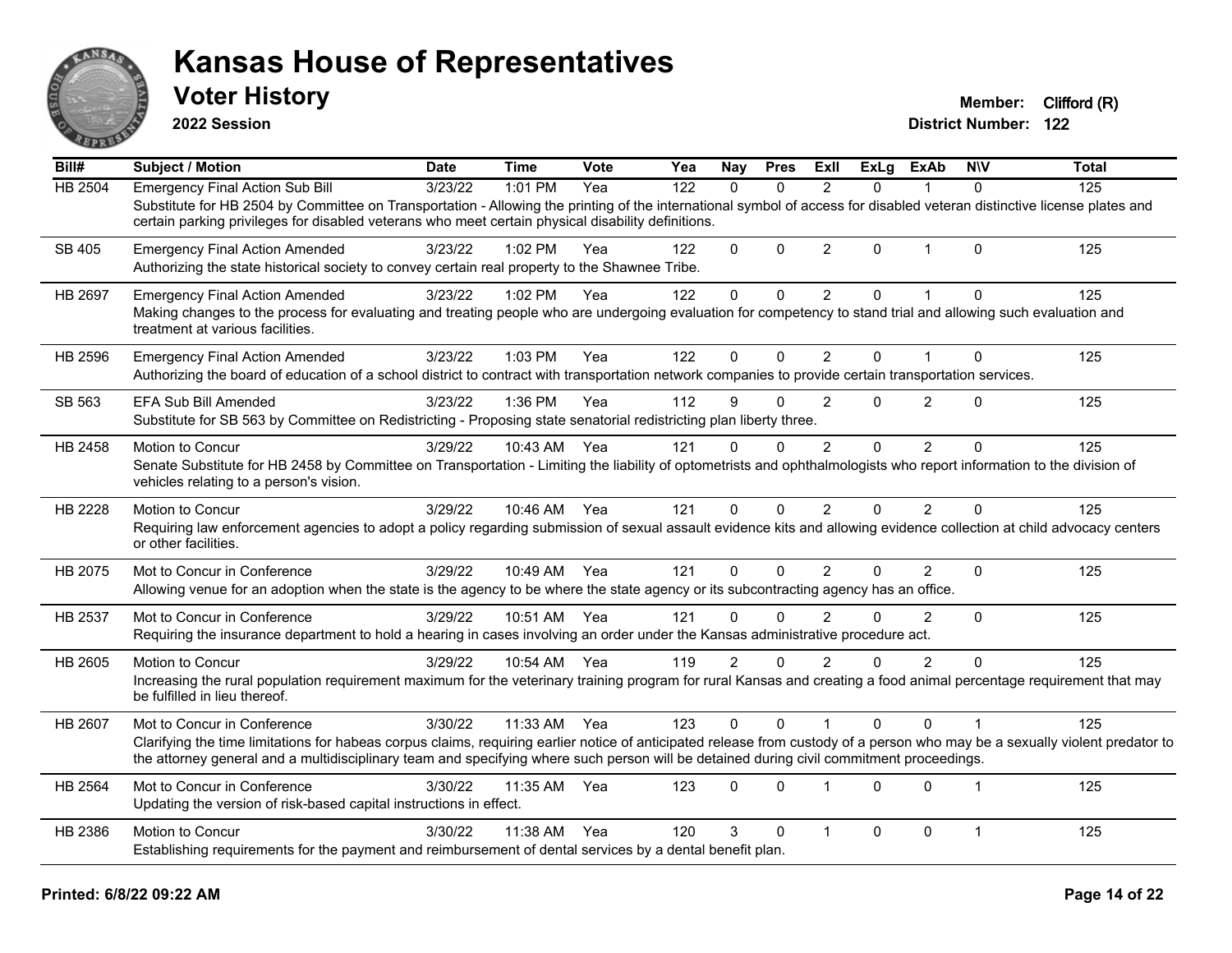

**2022 Session**

| Bill#                     | <b>Subject / Motion</b>                                                                                                                                                                                                                                                                                                                                                                                                                                                                                                                                                                          | Date             | <b>Time</b> | Vote | Yea | Nay      | <b>Pres</b>  | ExII           | <b>ExLg</b>    | <b>ExAb</b>    | <b>NIV</b>    | <b>Total</b> |
|---------------------------|--------------------------------------------------------------------------------------------------------------------------------------------------------------------------------------------------------------------------------------------------------------------------------------------------------------------------------------------------------------------------------------------------------------------------------------------------------------------------------------------------------------------------------------------------------------------------------------------------|------------------|-------------|------|-----|----------|--------------|----------------|----------------|----------------|---------------|--------------|
| $\overline{\text{SB }62}$ | Motion to adopt CCR                                                                                                                                                                                                                                                                                                                                                                                                                                                                                                                                                                              | $\sqrt{3}/30/22$ | 11:40 AM    | Yea  | 121 | 3        | $\Omega$     |                | $\Omega$       | $\Omega$       | 0             | 125          |
|                           | Amending the standards for school-administered vision screenings for students, establishing the Kansas children's vision health and school readiness commission and<br>relating to the powers and duties of the Kansas commission for the deaf and hard of hearing with regard to registration of interpreters, communication access services<br>guidelines and adoption of rules and regulations.                                                                                                                                                                                               |                  |             |      |     |          |              |                |                |                |               |              |
| SB 84                     | EFA Sub Bill Amended                                                                                                                                                                                                                                                                                                                                                                                                                                                                                                                                                                             | 3/30/22          | 12:45 PM    | Yea  | 88  | 36       | $\mathbf{0}$ | $\overline{1}$ | $\Omega$       | $\mathbf{0}$   | $\Omega$      | 125          |
|                           | House Substitute for Substitute for SB 84 by Committee on Federal and State Affairs - Authorizing sports wagering under the Kansas expanded lottery act.                                                                                                                                                                                                                                                                                                                                                                                                                                         |                  |             |      |     |          |              |                |                |                |               |              |
| SB 563                    | Motion to adopt CCR<br>Substitute for SB 563 by Committee on Redistricting - Proposing state senatorial redistricting plan liberty three.                                                                                                                                                                                                                                                                                                                                                                                                                                                        | 3/30/22          | 5:56 PM     | Yea  | 83  | 40       | $\Omega$     |                | $\Omega$       |                | $\Omega$      | 125          |
| HB 2476                   | Motion to adopt CCR                                                                                                                                                                                                                                                                                                                                                                                                                                                                                                                                                                              | 3/31/22          | 10:57 AM    | Yea  | 115 | 5        | $\mathbf{0}$ | $\overline{2}$ | $\overline{2}$ | $\mathbf{1}$   | $\Omega$      | 125          |
|                           | Providing for the silver star medal, bronze star medal, city of Hutchinson and daughters of the American revolution distinctive license plates and four distinctive license<br>plates for the Kansas department of wildlife and parks; authorizing the printing of the international symbol of access for disabled veteran distinctive license plates and<br>parking privileges for certain physically disabled veterans; allowing veteran distinctive license plate applicants to provide a DD214 form, DD form 2 (Retired) or a Kansas<br>veteran driver's license as proof of veteran status. |                  |             |      |     |          |              |                |                |                |               |              |
|                           |                                                                                                                                                                                                                                                                                                                                                                                                                                                                                                                                                                                                  |                  |             |      |     |          |              |                |                |                |               |              |
| HB 2478                   | Motion to adopt CCR<br>Designating a portion of United States highway 166 as the SGT Evan S Parker memorial highway, a portion of U.S. highway 56 as the PFC Shane Austin memorial                                                                                                                                                                                                                                                                                                                                                                                                               | 3/31/22          | 10:59 AM    | Yea  | 120 | 0        | $\Omega$     | $\mathfrak{p}$ | $\mathcal{P}$  |                | $\Omega$      | 125          |
|                           | highway, a portion of United States highway 69 as the Senator Tom R Van Sickle memorial highway, a certain bridge on K-126 as the Dennis Crain memorial bridge, a<br>portion of United States highway 69 as the AMM2c Walter Scott Brown memorial highway and bridges on K-66 highway as veterans memorial bridge.                                                                                                                                                                                                                                                                               |                  |             |      |     |          |              |                |                |                |               |              |
| HB 2595                   | Motion to adopt CCR                                                                                                                                                                                                                                                                                                                                                                                                                                                                                                                                                                              | 3/31/22          | 11:00 AM    | Yea  | 119 |          |              | $\mathcal{P}$  | $\mathcal{P}$  |                | $\Omega$      | 125          |
|                           | Making certain antique vehicle titling procedures applicable to vehicles having a model year 60 years old or older.                                                                                                                                                                                                                                                                                                                                                                                                                                                                              |                  |             |      |     |          |              |                |                |                |               |              |
| HB 2448                   | Motion to adopt CCR                                                                                                                                                                                                                                                                                                                                                                                                                                                                                                                                                                              | 3/31/22          | 2:55 PM     | Yea  | 70  | 46       | $\Omega$     | 5              | $\Omega$       | $\overline{2}$ | $\mathcal{P}$ | 125          |
|                           | Senate Substitute for HB 2448 by Committee on Public Health and Welfare - Requiring able-bodied adults without dependents to complete an employment and training<br>program in order to receive food assistance.                                                                                                                                                                                                                                                                                                                                                                                 |                  |             |      |     |          |              |                |                |                |               |              |
| SB 446                    | Motion to adopt CCR                                                                                                                                                                                                                                                                                                                                                                                                                                                                                                                                                                              | 3/31/22          | 3:01 PM     | Yea  | 87  | 30       | $\Omega$     | 5              | $\Omega$       | $\overline{2}$ |               | 125          |
|                           | Allowing restricted driver's license holders beginning at age 15 to drive to and from religious activities held by any religious organization and providing for the electronic<br>renewal of nondriver's identification card.                                                                                                                                                                                                                                                                                                                                                                    |                  |             |      |     |          |              |                |                |                |               |              |
| SB 215                    | Motion to adopt CCR                                                                                                                                                                                                                                                                                                                                                                                                                                                                                                                                                                              | 3/31/22          | 3:04 PM     | Yea  | 117 | $\Omega$ | $\Omega$     | 5              | $\Omega$       | 2              |               | 125          |
|                           | Transferring the authority for postsecondary driver's education programs and driver training schools to the department of revenue and authorizing the board of education<br>of a school district to contract with transportation network companies to provide certain transportation services.                                                                                                                                                                                                                                                                                                   |                  |             |      |     |          |              |                |                |                |               |              |
| HB 2005                   | Motion to adopt CCR                                                                                                                                                                                                                                                                                                                                                                                                                                                                                                                                                                              | 3/31/22          | 3:11 PM     | Yea  | 73  | 45       | ∩            | 5              | $\Omega$       | $\mathcal{P}$  | 0             | 125          |
|                           | Excluding hot water supply boilers that have a nominal water capacity not exceeding 120 gallons from the provisions of the boiler safety act; creating the elevator safety<br>act to require safety standards, permit requirements, and insurance coverage for elevator contractors; requiring inspections of elevators and licensure for persons<br>installing, repairing and inspecting elevators; creating an elevator safety advisory board; establishing duties for the state fire marshal.                                                                                                 |                  |             |      |     |          |              |                |                |                |               |              |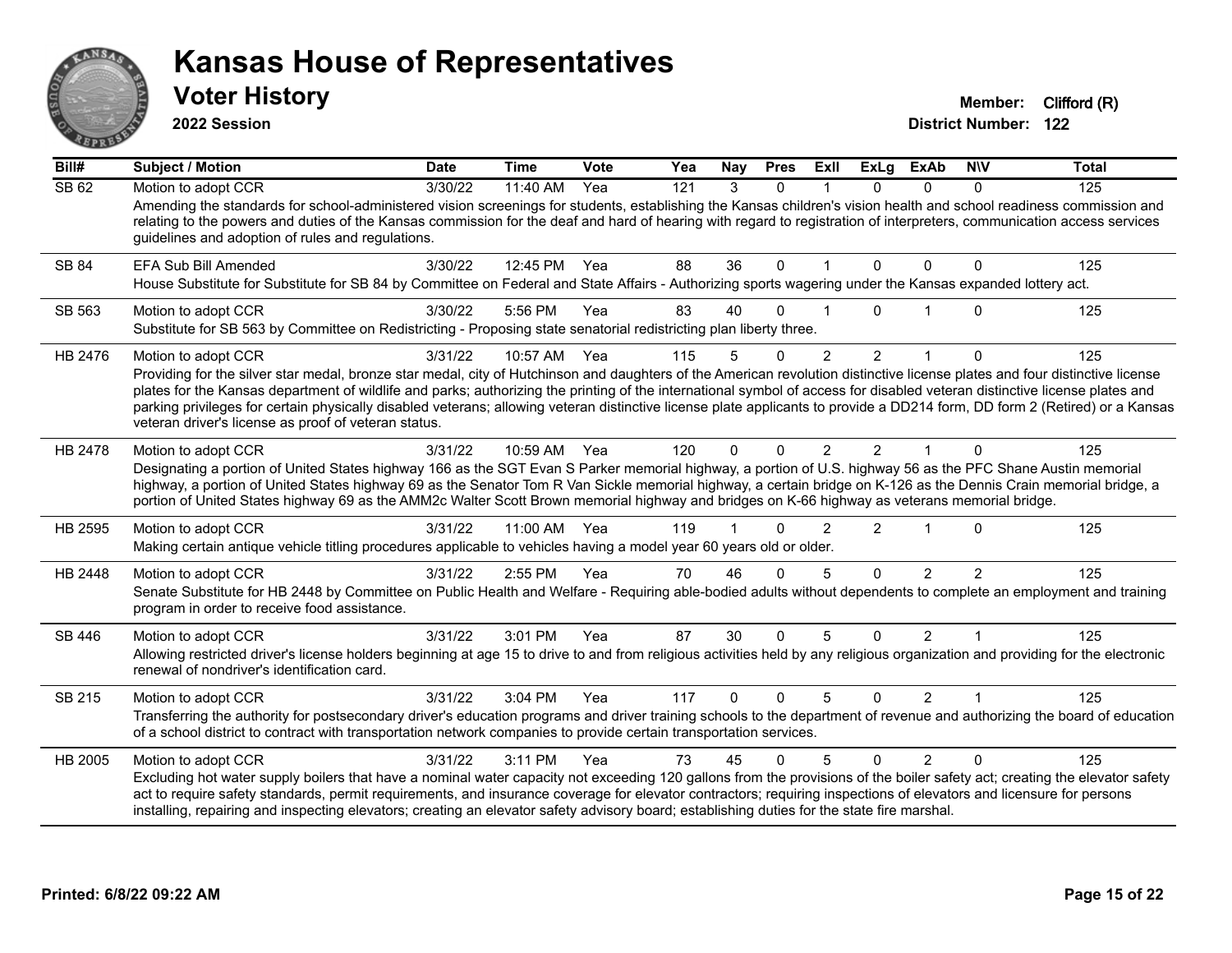

| Bill#           | <b>Subject / Motion</b>                                                                                                                                                                                                                                                                                                                                                                                                                                                                                                                                                                                                                                                                                                                                                                                                                                                                                                                                                                                                                                                                                                   | <b>Date</b>      | <b>Time</b> | <b>Vote</b> | Yea | <b>Nay</b>     | <b>Pres</b>  | ExII | <b>ExLg</b>    | <b>ExAb</b>    | <b>NIV</b>   | Total |
|-----------------|---------------------------------------------------------------------------------------------------------------------------------------------------------------------------------------------------------------------------------------------------------------------------------------------------------------------------------------------------------------------------------------------------------------------------------------------------------------------------------------------------------------------------------------------------------------------------------------------------------------------------------------------------------------------------------------------------------------------------------------------------------------------------------------------------------------------------------------------------------------------------------------------------------------------------------------------------------------------------------------------------------------------------------------------------------------------------------------------------------------------------|------------------|-------------|-------------|-----|----------------|--------------|------|----------------|----------------|--------------|-------|
| SB <sub>2</sub> | Motion to adopt CCR                                                                                                                                                                                                                                                                                                                                                                                                                                                                                                                                                                                                                                                                                                                                                                                                                                                                                                                                                                                                                                                                                                       | $\sqrt{3}/31/22$ | 4:51 PM     | Yea         | 86  | 31             | 0            | 5    | $\Omega$       | 3              | $\Omega$     | 125   |
|                 | Allowing consumption of beer, wine or other alcoholic liquor on the Kansas state fairgrounds; increasing the number of temporary permits an applicant may receive from<br>four to 12 permits per year; limiting what cities, counties or townships may charge for a temporary permit to not more than \$25 per day; crediting a portion of moneys<br>collected from the liquor drink tax and the liquor enforcement tax to the state fair capital improvements fund; requiring that licensed farm wineries be issued a cereal<br>malt beverage retailer license if the statutory requirements for such retailer license are satisfied; authorizing retail liquor stores to sell and deliver alcoholic liquor and<br>cereal malt beverages to a caterer, public venue, club or drinking establishment located in any adjacent county any county with a comer located within two miles<br>measured along the adjacent county boundary; Increasing the percentage of alcohol by volume allowed to not more than 16% for domestic table wine and the domestic<br>fortified wine threshold to more than 16% alcohol by volume. |                  |             |             |     |                |              |      |                |                |              |       |
| <b>HB 2087</b>  | Motion to adopt CCR                                                                                                                                                                                                                                                                                                                                                                                                                                                                                                                                                                                                                                                                                                                                                                                                                                                                                                                                                                                                                                                                                                       | 3/31/22          | 4:54 PM     | Yea         | 105 | 12             | $\mathbf 0$  | 5    | $\Omega$       | 3              | $\mathbf 0$  | 125   |
|                 | Limiting the review of certain rules and regulations by the director of the budget and requiring review of rules and regulations every five years.                                                                                                                                                                                                                                                                                                                                                                                                                                                                                                                                                                                                                                                                                                                                                                                                                                                                                                                                                                        |                  |             |             |     |                |              |      |                |                |              |       |
| HB 2559         | Motion to adopt CCR                                                                                                                                                                                                                                                                                                                                                                                                                                                                                                                                                                                                                                                                                                                                                                                                                                                                                                                                                                                                                                                                                                       | 3/31/22          | 4:58 PM     | Yea         | 102 | 15             | $\mathbf{0}$ | 5    | 0              | 3              | $\mathbf 0$  | 125   |
| HB 2489         | Mot to Concur in Conference                                                                                                                                                                                                                                                                                                                                                                                                                                                                                                                                                                                                                                                                                                                                                                                                                                                                                                                                                                                                                                                                                               | 3/31/22          | 5:01 PM     | Yea         | 117 | $\mathbf{0}$   | $\mathbf{0}$ | 5    | $\Omega$       | 3              | $\Omega$     | 125   |
|                 | Amending provisions of the technology-enabled fiduciary financial institutions act relating to out-of-state financial institutions, banks and trust companies conducting<br>fidfin transactions, fees and assessments, examinations, disclosures to consumers and requiring such institutions to be mandatory reporters for purposes of elder<br>abuse.                                                                                                                                                                                                                                                                                                                                                                                                                                                                                                                                                                                                                                                                                                                                                                   |                  |             |             |     |                |              |      |                |                |              |       |
| SB 91           | Motion to adopt CCR<br>House Substitute for SB 91 by Committee on Commerce, Labor and Economic Development - Providing liability protection for businesses, municipalities and<br>educational institutions that participate in high school work-based learning programs and providing that schools are responsible for injuries to students participating in<br>such programs                                                                                                                                                                                                                                                                                                                                                                                                                                                                                                                                                                                                                                                                                                                                             | 3/31/22          | 9:05 PM     | Yea         | 116 | $\Omega$       | $\Omega$     | 5    | 0              | Δ              | $\Omega$     | 125   |
| SB 421          | Motion to adopt CCR                                                                                                                                                                                                                                                                                                                                                                                                                                                                                                                                                                                                                                                                                                                                                                                                                                                                                                                                                                                                                                                                                                       | 3/31/22          | $9:10$ PM   | Yea         | 106 | 10             | $\mathbf{0}$ | 5    | $\Omega$       | 4              | $\Omega$     | 125   |
|                 | Transferring \$1,000,000,000 from the state general fund to the Kansas public employees retirement fund during fiscal year 2022 and eliminating certain level-dollar<br>KPERS employer contribution payments.                                                                                                                                                                                                                                                                                                                                                                                                                                                                                                                                                                                                                                                                                                                                                                                                                                                                                                             |                  |             |             |     |                |              |      |                |                |              |       |
| SB 408          | Motion to adopt CCR                                                                                                                                                                                                                                                                                                                                                                                                                                                                                                                                                                                                                                                                                                                                                                                                                                                                                                                                                                                                                                                                                                       | 3/31/22          | 9:15 PM     | Yea         | 114 | $\overline{2}$ | $\mathbf{0}$ | 5    | $\overline{0}$ | 4              | $\mathbf{0}$ | 125   |
|                 | Increasing the criminal penalties for multiple thefts of mail; specifying that the crime of burglary includes, without authority, entering into or remaining within any locked<br>or secured portion of any dwelling, building or other structure, with intent to commit another crime therein; providing guidance to determine how offenders under the<br>supervision of two or more supervision agencies can have supervision consolidated into one agency; requiring an offender who raises error in such offender's criminal<br>history calculation for the first time on appeal to show prejudicial error and authorizing the court to correct an illegal sentence while a direct appeal is pending; and<br>transferring the responsibility to certify drug abuse treatment providers that participate in the certified drug abuse treatment program from the department of corrections<br>to the Kansas sentencing commission.                                                                                                                                                                                      |                  |             |             |     |                |              |      |                |                |              |       |
| SB 366          | Motion to adopt CCR                                                                                                                                                                                                                                                                                                                                                                                                                                                                                                                                                                                                                                                                                                                                                                                                                                                                                                                                                                                                                                                                                                       | 3/31/22          | $9:20$ PM   | Yea         | 116 | $\Omega$       | $\Omega$     | 5    | $\Omega$       |                | $\Omega$     | 125   |
|                 | Specifying that the crime of burglary includes, without authority, entering into or remaining within any locked or secured portion of any dwelling, building or other<br>structure, with intent to commit another crime therein.                                                                                                                                                                                                                                                                                                                                                                                                                                                                                                                                                                                                                                                                                                                                                                                                                                                                                          |                  |             |             |     |                |              |      |                |                |              |       |
| HB 2456         | Motion to adopt CCR                                                                                                                                                                                                                                                                                                                                                                                                                                                                                                                                                                                                                                                                                                                                                                                                                                                                                                                                                                                                                                                                                                       | 3/31/22          | 11:22 PM    | Yea         | 93  | 20             | $\Omega$     | 5    | 0              | $\overline{7}$ | $\mathbf{0}$ | 125   |
|                 | Establishing the Kansas kids lifetime combination hunting and fishing license.                                                                                                                                                                                                                                                                                                                                                                                                                                                                                                                                                                                                                                                                                                                                                                                                                                                                                                                                                                                                                                            |                  |             |             |     |                |              |      |                |                |              |       |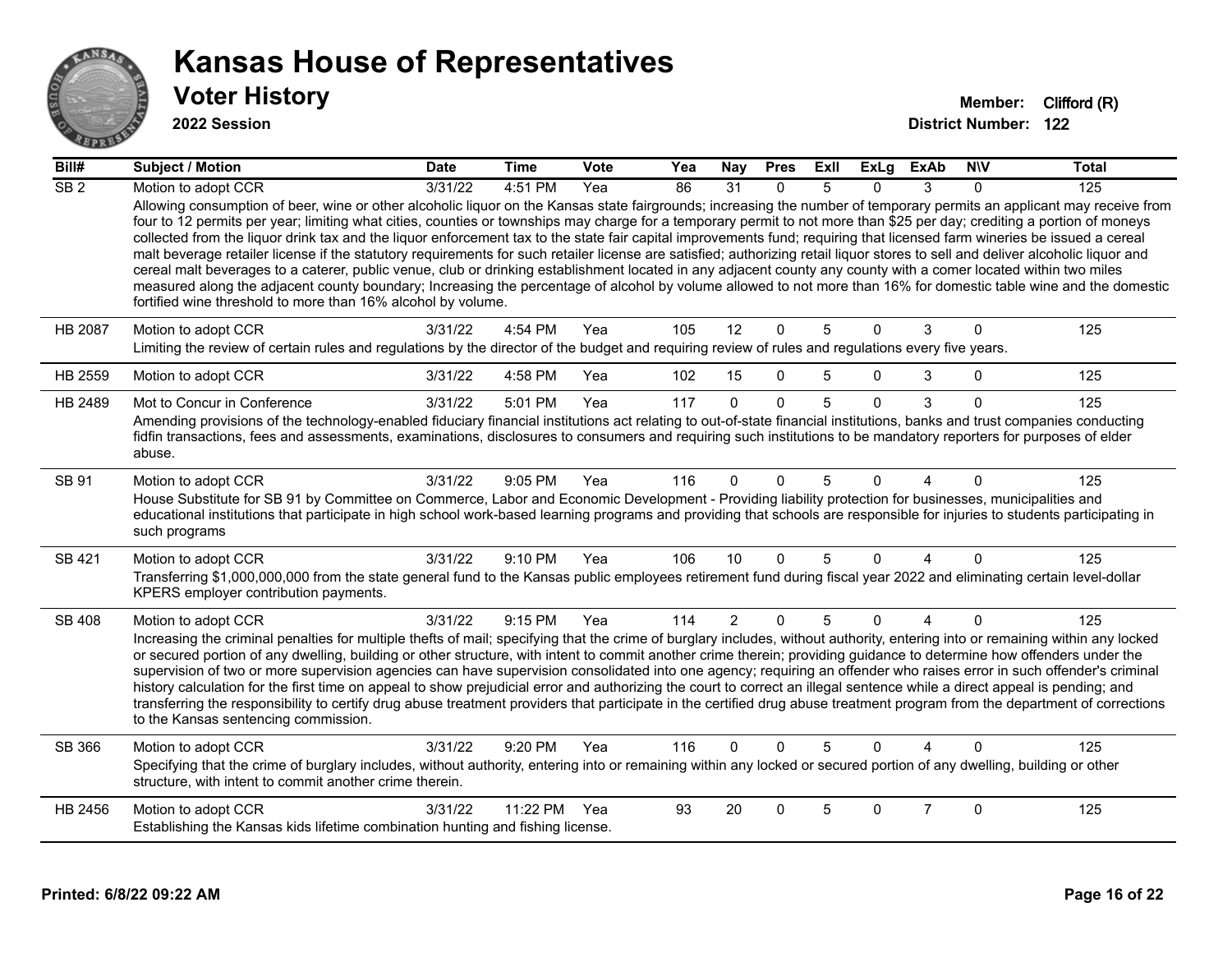

**2022 Session**

| Bill#          | Subject / Motion                                                                                                                                                                                                                                                                                                                                                                                                                                                                                                                                                                                                        | <b>Date</b> | <b>Time</b> | Vote | Yea | Nay            | <b>Pres</b>  | <b>ExII</b> | <b>ExLg</b> | <b>ExAb</b>    | <b>NIV</b>   | Total |
|----------------|-------------------------------------------------------------------------------------------------------------------------------------------------------------------------------------------------------------------------------------------------------------------------------------------------------------------------------------------------------------------------------------------------------------------------------------------------------------------------------------------------------------------------------------------------------------------------------------------------------------------------|-------------|-------------|------|-----|----------------|--------------|-------------|-------------|----------------|--------------|-------|
| <b>HB 2703</b> | Motion to adopt CCR                                                                                                                                                                                                                                                                                                                                                                                                                                                                                                                                                                                                     | 3/31/22     | 11:25 PM    | Yea  | 110 | 3              | $\Omega$     | 5           | 0           | 7              | $\mathbf{0}$ | 125   |
|                | Changing law relating to employment including employment security law provisions regarding the employment security fund status and employer contribution rates and<br>the definition of employment to conform with federal law, making revisions to the department of labor's my reemployment plan program and enacting the Kansas<br>targeted employment act to facilitate employment of persons with developmental disabilities through a tax credit incentive for employers.                                                                                                                                         |             |             |      |     |                |              |             |             |                |              |       |
| 0              | Motion to Adjourn - Helgerson                                                                                                                                                                                                                                                                                                                                                                                                                                                                                                                                                                                           | 3/31/22     | 11:32 PM    | Nay  | 29  | 77             | 0            | 5           | 0           |                |              | 125   |
| <b>SB 200</b>  | Motion to adopt CCR<br>Expanding the pharmacist scope of practice to include initiation of therapy for certain conditions, updating provisions of the prescription monitoring program act relating<br>to program data, storage and access and increasing the membership of the advisory committee.                                                                                                                                                                                                                                                                                                                      | 4/1/22      | $11:16$ AM  | Yea  | 112 | $\overline{2}$ | $\Omega$     |             | 0           | $\overline{2}$ | 2            | 125   |
| SB 343         | Motion to adopt CCR                                                                                                                                                                                                                                                                                                                                                                                                                                                                                                                                                                                                     | 4/1/22      | $11:19$ AM  | Yea  | 115 | 0              | $\Omega$     | 7           | $\Omega$    | $\overline{2}$ |              | 125   |
|                | Providing considerations for in family law, adoption, foster care, guardianship and child in need of care proceedings for parents or prospective parents who are blind and<br>updating the term "hearing impaired" to "hard of hearing" in statutes related to persons with hearing loss.                                                                                                                                                                                                                                                                                                                               |             |             |      |     |                |              |             |             |                |              |       |
| SB 453         | Motion to adopt CCR                                                                                                                                                                                                                                                                                                                                                                                                                                                                                                                                                                                                     | 4/1/22      | $11:22$ AM  | Yea  | 116 | O              | <sup>0</sup> | 7           | 0           | $\mathcal{P}$  | ŋ            | 125   |
|                | Requiring unlicensed employees in adult care homes to complete certain training requirements, reinstating the social worker applicant option for board-approved<br>postgraduate supervised experience, allowing master's and clinical level licensees to take the baccalaureate addiction counselor test and requiring the behavioral<br>sciences regulatory board to accept a master of social work degree from Fort Hays state university as from an accredited college or university.                                                                                                                                |             |             |      |     |                |              |             |             |                |              |       |
| SB 286         | Motion to Adopt CCR                                                                                                                                                                                                                                                                                                                                                                                                                                                                                                                                                                                                     | 4/1/22      | 12:44 PM    | Yea  | 64  | 51             |              |             |             |                |              | 125   |
|                | House Substitute for Substitute for SB 286 by Committee on Judiciary - Continuing the governmental response to the COVID-19 pandemic in Kansas by extending the<br>expanded use of telemedicine, the suspension of certain requirements related to medical care facilities and immunity from civil liability for certain healthcare providers,<br>certain persons conducting business in this state and covered facilities for COVID-19 claims until January 20, 2023, creating the crime of interference with the conduct<br>of a hospital and increasing the criminal penalties for battery of a healthcare provider. |             |             |      |     |                |              |             |             |                |              |       |
| SB 267         | Motion to adopt CCR                                                                                                                                                                                                                                                                                                                                                                                                                                                                                                                                                                                                     | 4/1/22      | 4:05 PM     | Yea  | 104 | 12             | $\Omega$     | 7           | 0           | $\overline{2}$ | $\Omega$     | 125   |
|                | House Substitute for Substitute for SB 267 by Committee on Appropriations - Appropriations for FY 2022, FY 2023, FY 2024, FY 2025, FY26 and FY27 for various state<br>agencies.                                                                                                                                                                                                                                                                                                                                                                                                                                         |             |             |      |     |                |              |             |             |                |              |       |
| HB 2279        | Mot to Concur in Conference<br>Senate substitute for HB 2279 by committee on public health and welfare - Amending the advanced practice registered nurse authorized scope of practice to permit the<br>prescribing of drugs without a supervising physician.                                                                                                                                                                                                                                                                                                                                                            | 4/1/22      | 5:21 PM     | Nay  | 80  | 34             | $\Omega$     |             | 0           |                |              | 125   |
| HB 2109        | Motion to adopt CCR<br>Prohibiting the disclosure of personal information about a person's affiliation with an entity that is exempt from federal income taxation under section 501(c) of the<br>federal internal revenue code and continuing in existence certain exceptions to the disclosure of public records under the open records act.                                                                                                                                                                                                                                                                           | 4/1/22      | 6:18 PM     | Yea  | 92  | 20             |              |             | n           |                |              | 125   |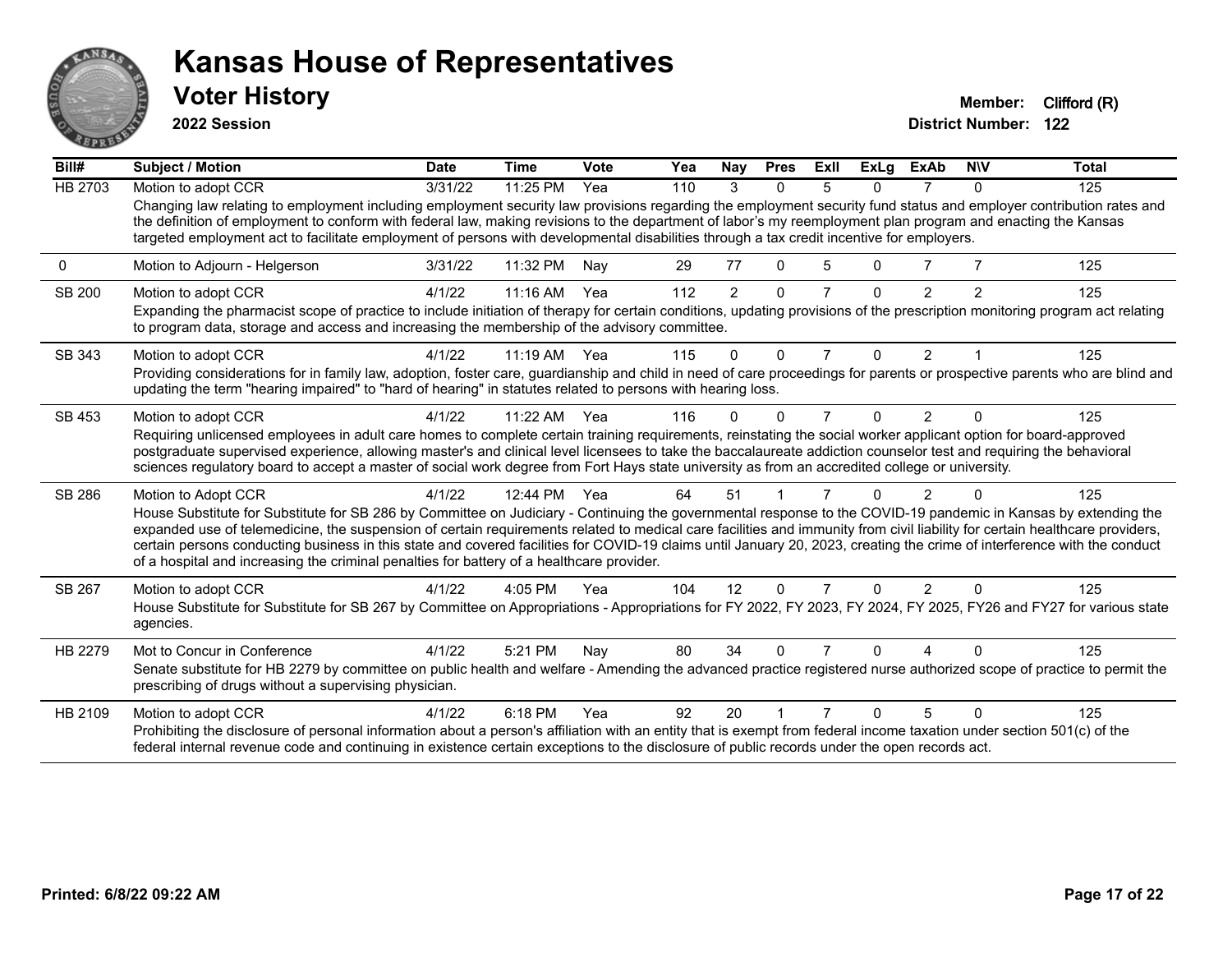

| Bill#          | Subject / Motion                                                                                                                                                                                                                                                                                                                                                                                                                                                                                                                                                                                                                                                                                                                                                                                                                                                                                                                                                                                                                                                                                                                                                                                      | <b>Date</b> | <b>Time</b> | Vote | Yea | Nay      | <b>Pres</b> | ExII | <b>ExLg</b> | <b>ExAb</b> | <b>NIV</b> | Total |
|----------------|-------------------------------------------------------------------------------------------------------------------------------------------------------------------------------------------------------------------------------------------------------------------------------------------------------------------------------------------------------------------------------------------------------------------------------------------------------------------------------------------------------------------------------------------------------------------------------------------------------------------------------------------------------------------------------------------------------------------------------------------------------------------------------------------------------------------------------------------------------------------------------------------------------------------------------------------------------------------------------------------------------------------------------------------------------------------------------------------------------------------------------------------------------------------------------------------------------|-------------|-------------|------|-----|----------|-------------|------|-------------|-------------|------------|-------|
| HB 2299        | Motion to adopt CCR                                                                                                                                                                                                                                                                                                                                                                                                                                                                                                                                                                                                                                                                                                                                                                                                                                                                                                                                                                                                                                                                                                                                                                                   | 4/1/22      | 6:23 PM     | Yea  | 110 | 3        | $\Omega$    |      | n           |             | 0          | 125   |
|                | Requiring retention of fingerprints by the Kansas bureau of investigation for participation in the federal rap back program; imposing restrictions on surveillance by certain<br>employees of the Kansas department of wildlife and parks on private property; expanding the jurisdiction and powers of law enforcement officers to include situations<br>when an activity is observed leading the officer to reasonably suspect a person is committing, has committed or is about to commit a crime and reasonably believe that<br>a person is in imminent danger of death or bodily injury without immediate action; allowing a search warrant to be executed within 240 hours from the time of issuance;<br>and directing the Kansas department for children and families to share certain information with investigating law enforcement agencies.                                                                                                                                                                                                                                                                                                                                                |             |             |      |     |          |             |      |             |             |            |       |
| <b>HB 2508</b> | Motion to adopt CCR<br>Modifying the definition of possession in the Kansas criminal code, modifying the elements of and making changes to the criminal penalties of abuse of a child, requiring<br>a forfeiture of an appearance bond to be set aside in certain circumstances, permitting testimony to be presented using a two-way electronic audio-video communication<br>device during a preliminary hearing, making changes to the process for evaluating and treating people who are undergoing evaluation for competency to stand trial and<br>allowing mobile competency evaluations.                                                                                                                                                                                                                                                                                                                                                                                                                                                                                                                                                                                                        | 4/1/22      | 6:28 PM     | Yea  | 113 |          |             |      |             |             |            | 125   |
| HB 2377        | Motion to adopt CCR<br>Revising laws relating to operating an aircraft under the influence, including prescribing criminal and administrative penalties and providing for testing of blood, breath,<br>urine or other bodily substances, and preliminary screening tests of breath or oral fluid; authorizing reinstatement of a driver's license for certain persons with an ignition<br>interlock device restriction; requiring persons with an ignition interlock device restriction to complete the ignition interlock device program before driving privileges are<br>fully reinstated; providing for reduced ignition interlock device program costs for certain persons; providing that the highway patrol has oversight of state certification of<br>ignition interlock manufacturers and their service providers; modifying the criminal penalties for driving a commercial motor vehicle under the influence and driving under<br>the influence; increasing the period of disqualification for certain offenses committed by a person with commercial driving privileges; and prohibiting prosecuting<br>attorneys from concealing certain traffic violations from the CDLIS driver report. | 4/1/22      | 6:34 PM     | Yea  | 101 | 12       | $\Omega$    |      | 0           | 5           | $\Omega$   | 125   |
| HB 2361        | Motion to adopt CCR<br>Senate Substitute for HB 2361 by Committee on Judiciary - Removing the requirement that all district court judges in Douglas county serve on the board of trustees of<br>the law library, authorizing the supreme court to adopt rules establishing specialty court programs, creating the specialty court funding advisory committee and the<br>specialty court resources fund, authorizing courts to order defendants to participate in specialty court programs and allowing expungement of certain convictions when<br>defendants complete the requirements of such programs.                                                                                                                                                                                                                                                                                                                                                                                                                                                                                                                                                                                              | 4/1/22      | 6:39 PM     | Yea  | 113 | $\Omega$ | $\Omega$    |      | 0           | 5           | $\Omega$   | 125   |
| SB 58          | Motion to adopt CCR<br>Establishing the parents' bill of rights for parents of students attending elementary or secondary school in this state.                                                                                                                                                                                                                                                                                                                                                                                                                                                                                                                                                                                                                                                                                                                                                                                                                                                                                                                                                                                                                                                       | 4/1/22      | 6:57 PM     | Nay  | 67  | 46       | $\Omega$    |      | n           | 5           | $\Omega$   | 125   |
| SB 160         | Motion to adopt CCR<br>Enacting the fairness in women's sports act to require that student athletic teams only include members who are of the same biological sex unless designated as coed.                                                                                                                                                                                                                                                                                                                                                                                                                                                                                                                                                                                                                                                                                                                                                                                                                                                                                                                                                                                                          | 4/1/22      | 8:00 PM     | Yea  | 74  | 39       |             |      | n           | 5           | $\Omega$   | 125   |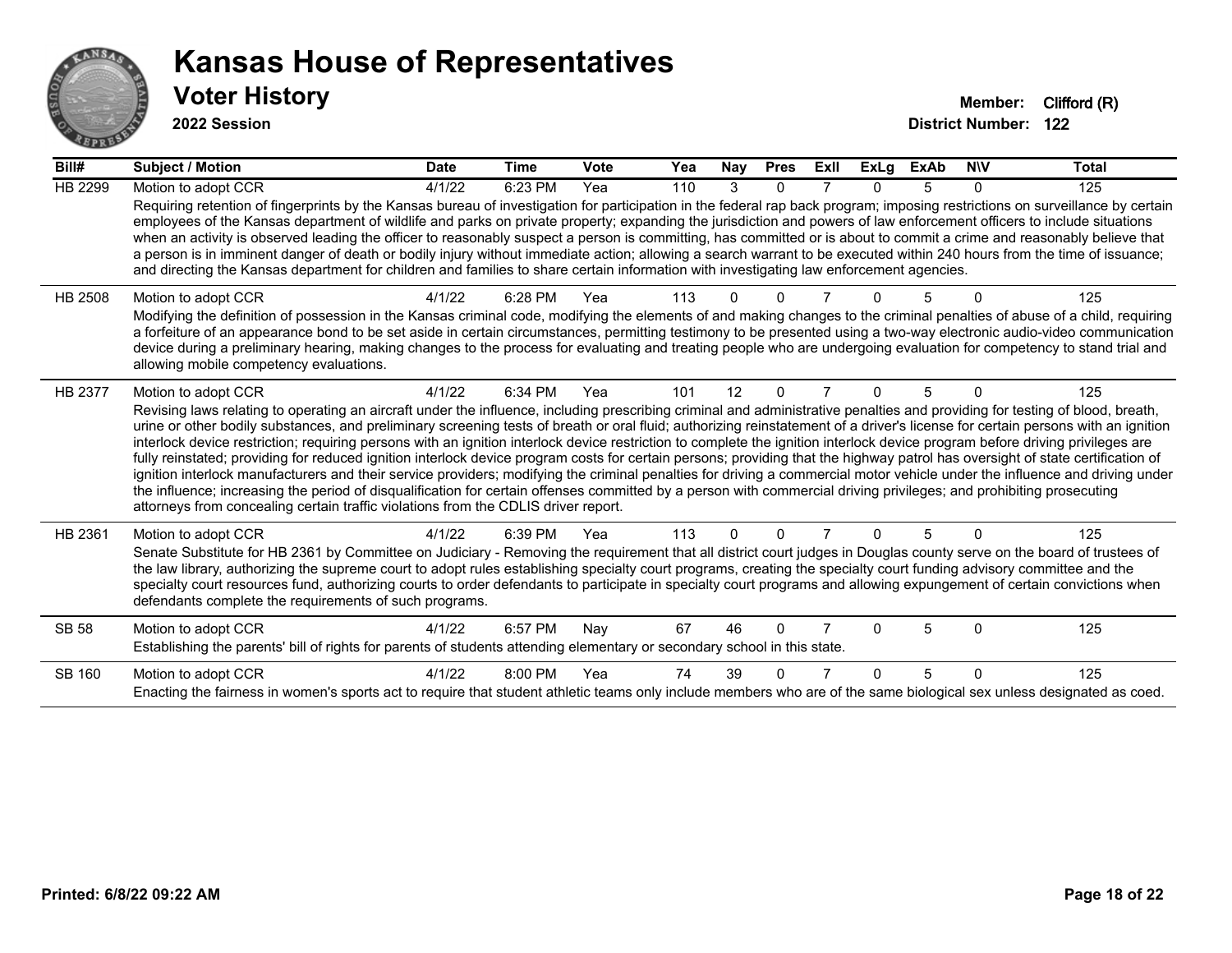

| Bill#           | <b>Subject / Motion</b>                                                                                                                                                                                                                                                                                                                                                                                                                                                                                                                                                                                                                                                                                                                                                                                                                                                                                                                                                                                                                                                                                                                                                                                                                                                                                                                                                                                                                                                                                                                                                                                                                                                                                                                                                                                                                                                                                                                                                                                                                                                                                                                                                                                                                                                                                                                                                                                                                                                                                                                                                                                                                                                                                                                                                                                                                                                                                                                                                                                                                                                                                                                                                     | <b>Date</b> | Time         | <b>Vote</b> | Yea | Nay      | <b>Pres</b>  | ExII           | ExLg         | <b>ExAb</b>    | <b>NIV</b>   | <b>Total</b> |
|-----------------|-----------------------------------------------------------------------------------------------------------------------------------------------------------------------------------------------------------------------------------------------------------------------------------------------------------------------------------------------------------------------------------------------------------------------------------------------------------------------------------------------------------------------------------------------------------------------------------------------------------------------------------------------------------------------------------------------------------------------------------------------------------------------------------------------------------------------------------------------------------------------------------------------------------------------------------------------------------------------------------------------------------------------------------------------------------------------------------------------------------------------------------------------------------------------------------------------------------------------------------------------------------------------------------------------------------------------------------------------------------------------------------------------------------------------------------------------------------------------------------------------------------------------------------------------------------------------------------------------------------------------------------------------------------------------------------------------------------------------------------------------------------------------------------------------------------------------------------------------------------------------------------------------------------------------------------------------------------------------------------------------------------------------------------------------------------------------------------------------------------------------------------------------------------------------------------------------------------------------------------------------------------------------------------------------------------------------------------------------------------------------------------------------------------------------------------------------------------------------------------------------------------------------------------------------------------------------------------------------------------------------------------------------------------------------------------------------------------------------------------------------------------------------------------------------------------------------------------------------------------------------------------------------------------------------------------------------------------------------------------------------------------------------------------------------------------------------------------------------------------------------------------------------------------------------------|-------------|--------------|-------------|-----|----------|--------------|----------------|--------------|----------------|--------------|--------------|
| <b>HB 2239</b>  | Motion to adopt CCR                                                                                                                                                                                                                                                                                                                                                                                                                                                                                                                                                                                                                                                                                                                                                                                                                                                                                                                                                                                                                                                                                                                                                                                                                                                                                                                                                                                                                                                                                                                                                                                                                                                                                                                                                                                                                                                                                                                                                                                                                                                                                                                                                                                                                                                                                                                                                                                                                                                                                                                                                                                                                                                                                                                                                                                                                                                                                                                                                                                                                                                                                                                                                         | 4/1/22      | 9:45 PM      | Yea         | 103 | 10       | $\Omega$     |                | <sup>n</sup> | 5              | 0            | 125          |
|                 | Providing tax credits for graduates of aerospace and aviation-related educational programs and employers of program graduates, school and classroom supplies<br>purchased by teachers, contributions to community colleges and technical colleges, qualified railroad track maintenance expenditures of short line railroads and<br>associated rail siding owners or lessees and expanding eligibility, amount and transferability of the research and development tax credit, providing homestead property<br>tax refunds from the income tax refund fund to certain persons based on the increase in property tax over the base year property tax amount, providing for an additional<br>personal income tax exemption for 100% disabled veterans, establishing the salt parity act to allow pass-through entities to elect to pay state income tax at the entity<br>level, establishing a checkoff for contributions to the Kansas historic site fund, establishing a revenue neutral rate complaint process for tax levies, authorizing the<br>county clerk to limit the amount of ad valorem taxes to be levied in certain circumstances, establishing a deadline for budgets to be filed with the director of accounts<br>and reports, requiring roll call votes and publication of information to exceed the revenue neutral rate, classifying certain agritourism activities and zoos as land devoted<br>to agricultural use, classifying land devoted to agriculture that is subject to the federal grassland conservation reserve program as grassland, establishing a property tax<br>exemption for antique utility trailers, allowing for the proration of value when certain personal property is acquired or sold prior to September 1 of any tax year, providing<br>for the exemption of inventory and work-in-progress machinery and equipment for telecommunications machinery and equipment, increasing the extent of exemption for<br>residential property from the statewide school levy, providing for abatement or credit of property tax for buildings and improvements destroyed or substantially destroyed<br>by natural disaster, providing a sales tax exemption for certain fencing and for reconstructing, repairing or replacing certain fencing damaged or destroyed by a wildfire,<br>flood, tornado or other natural disaster, excluding separately stated delivery charges from sales or selling price, removing the expiration on manufacturer cash rebates<br>on motor vehicles, providing countywide retailers' sales tax authority for Wilson county, requiring disclosure of distribution of revenues on countywide retailers' sales tax<br>ballot proposals, validating the election held to approve a retailers' sales tax levy by the city of Latham, extending the time period for eligibility in the loan repayment<br>program and the income tax credit for rural opportunity zones, enacting the Gage park improvement authority act and providing for the creation of the Gage park<br>improvement authority and an election for the imposition of a countywide sales tax sales tax within the boundaries of Shawnee county. |             |              |             |     |          |              |                |              |                |              |              |
| HB 2644         | Motion to Concur in Conference<br>Designating the Sandhill plum as the official state fruit.                                                                                                                                                                                                                                                                                                                                                                                                                                                                                                                                                                                                                                                                                                                                                                                                                                                                                                                                                                                                                                                                                                                                                                                                                                                                                                                                                                                                                                                                                                                                                                                                                                                                                                                                                                                                                                                                                                                                                                                                                                                                                                                                                                                                                                                                                                                                                                                                                                                                                                                                                                                                                                                                                                                                                                                                                                                                                                                                                                                                                                                                                | 4/1/22      | 9:48 PM      | Yea         | 108 | 5        | $\Omega$     | 7              | $\Omega$     | 5              | $\mathbf{0}$ | 125          |
| SB 261          | Motion to adopt CCR<br>Substitute for SB 261 by Committee on Agriculture -- Prohibiting the use of identifiable meat terms on the labels of meat analogs when such labels do not include proper<br>qualifying language to indicate that such products do not contain meat.                                                                                                                                                                                                                                                                                                                                                                                                                                                                                                                                                                                                                                                                                                                                                                                                                                                                                                                                                                                                                                                                                                                                                                                                                                                                                                                                                                                                                                                                                                                                                                                                                                                                                                                                                                                                                                                                                                                                                                                                                                                                                                                                                                                                                                                                                                                                                                                                                                                                                                                                                                                                                                                                                                                                                                                                                                                                                                  | 4/1/22      | 9:56 PM      | Yea         | 113 | $\Omega$ | $\Omega$     | $\overline{7}$ | $\Omega$     | 5              | $\mathbf{0}$ | 125          |
| SB 84           | Substitute Motion to Not Adopt CCR<br>House Substitute for Substitute for SB 84 by Committee on Federal and State Affairs - Authorizing sports wagering under the Kansas expanded lottery act.                                                                                                                                                                                                                                                                                                                                                                                                                                                                                                                                                                                                                                                                                                                                                                                                                                                                                                                                                                                                                                                                                                                                                                                                                                                                                                                                                                                                                                                                                                                                                                                                                                                                                                                                                                                                                                                                                                                                                                                                                                                                                                                                                                                                                                                                                                                                                                                                                                                                                                                                                                                                                                                                                                                                                                                                                                                                                                                                                                              | 4/1/22      | 11:59 PM     | Nay         | 56  | 56       | $\mathbf{0}$ | $\overline{7}$ | $\Omega$     | 6              | $\Omega$     | 125          |
| SB 84           | Motion to Adopt CCR                                                                                                                                                                                                                                                                                                                                                                                                                                                                                                                                                                                                                                                                                                                                                                                                                                                                                                                                                                                                                                                                                                                                                                                                                                                                                                                                                                                                                                                                                                                                                                                                                                                                                                                                                                                                                                                                                                                                                                                                                                                                                                                                                                                                                                                                                                                                                                                                                                                                                                                                                                                                                                                                                                                                                                                                                                                                                                                                                                                                                                                                                                                                                         | 4/1/22      | 11:59 PM Yea |             | 63  | 49       | $\Omega$     | $\overline{7}$ | $\Omega$     | 6              | $\Omega$     | 125          |
|                 | House Substitute for Substitute for SB 84 by Committee on Federal and State Affairs - Authorizing sports wagering under the Kansas expanded lottery act.                                                                                                                                                                                                                                                                                                                                                                                                                                                                                                                                                                                                                                                                                                                                                                                                                                                                                                                                                                                                                                                                                                                                                                                                                                                                                                                                                                                                                                                                                                                                                                                                                                                                                                                                                                                                                                                                                                                                                                                                                                                                                                                                                                                                                                                                                                                                                                                                                                                                                                                                                                                                                                                                                                                                                                                                                                                                                                                                                                                                                    |             |              |             |     |          |              |                |              |                |              |              |
| HB 2487         | Motions of a Previous Day                                                                                                                                                                                                                                                                                                                                                                                                                                                                                                                                                                                                                                                                                                                                                                                                                                                                                                                                                                                                                                                                                                                                                                                                                                                                                                                                                                                                                                                                                                                                                                                                                                                                                                                                                                                                                                                                                                                                                                                                                                                                                                                                                                                                                                                                                                                                                                                                                                                                                                                                                                                                                                                                                                                                                                                                                                                                                                                                                                                                                                                                                                                                                   | 4/26/22     | 11:35 AM     | Nay         | 48  | 74       | $\mathbf 0$  |                | 0            | 2              | $\mathbf 0$  | 125          |
| <b>HCR 5022</b> | Motion to adopt CCR<br>Proposing a constitutional amendment requiring that a sheriff be elected in each county; exception.                                                                                                                                                                                                                                                                                                                                                                                                                                                                                                                                                                                                                                                                                                                                                                                                                                                                                                                                                                                                                                                                                                                                                                                                                                                                                                                                                                                                                                                                                                                                                                                                                                                                                                                                                                                                                                                                                                                                                                                                                                                                                                                                                                                                                                                                                                                                                                                                                                                                                                                                                                                                                                                                                                                                                                                                                                                                                                                                                                                                                                                  | 4/26/22     | 11:43 AM     | Yea         | 91  | 31       | $\Omega$     | $\overline{1}$ | $\Omega$     | $\overline{2}$ | $\mathbf{0}$ | 125          |
| HB 2387         | Motion to adopt CCR<br>Prohibiting the issuance of a request for proposal or entering into a new contract for the administration and provision of benefits under the medical assistance program<br>and removing the authority of the governor to prohibit attending or conducting certain religious services and worship services.                                                                                                                                                                                                                                                                                                                                                                                                                                                                                                                                                                                                                                                                                                                                                                                                                                                                                                                                                                                                                                                                                                                                                                                                                                                                                                                                                                                                                                                                                                                                                                                                                                                                                                                                                                                                                                                                                                                                                                                                                                                                                                                                                                                                                                                                                                                                                                                                                                                                                                                                                                                                                                                                                                                                                                                                                                          | 4/26/22     | 12:47 PM     | Yea         | 84  | 38       | $\Omega$     |                | $\Omega$     | $\overline{2}$ | $\Omega$     | 125          |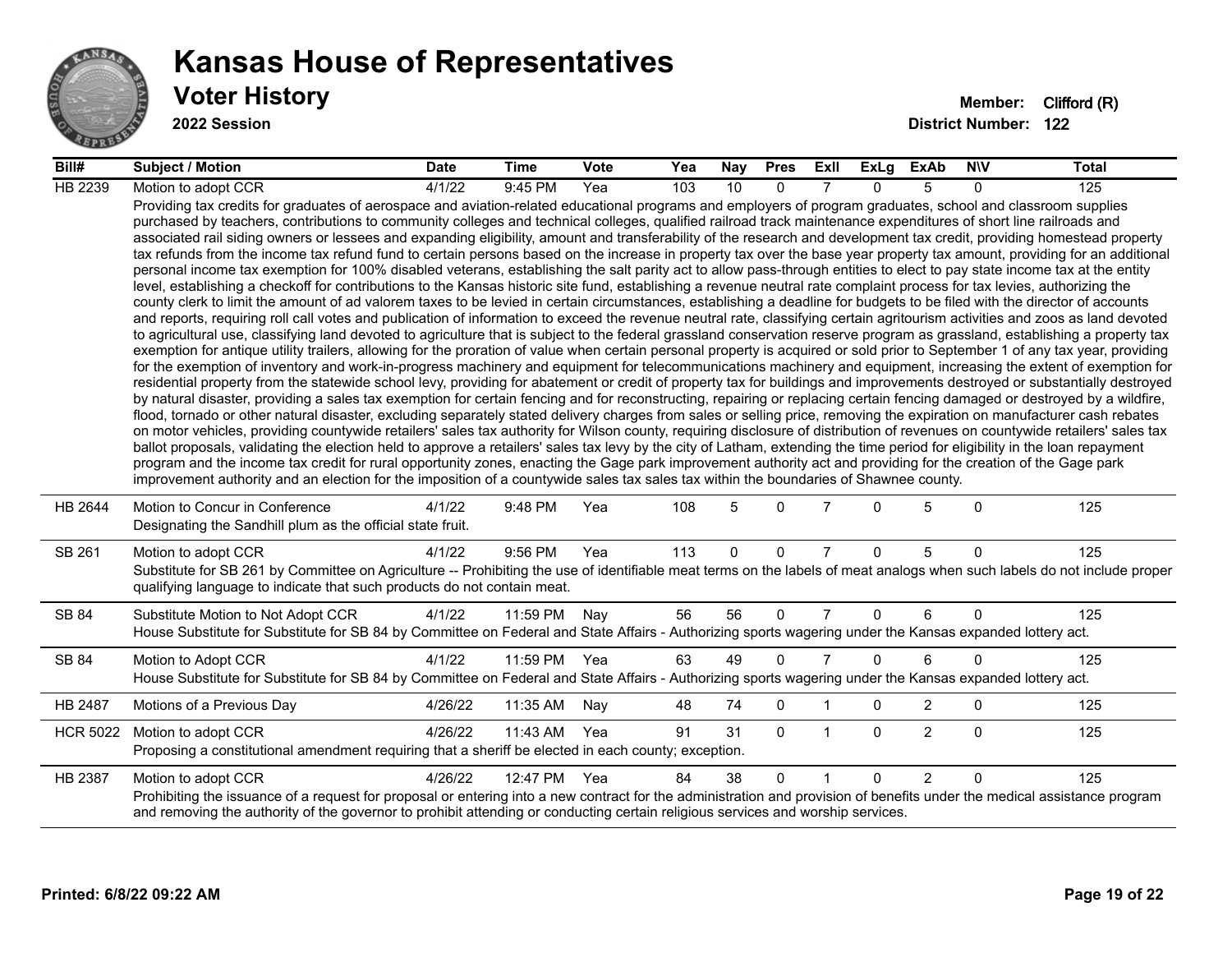

| $\overline{BiII#}$ | <b>Subject / Motion</b>                                                                                                                                                                                                                                                                                                                               | <b>Date</b> | <b>Time</b> | Vote | Yea | Nay      | <b>Pres</b>  | <b>Exll</b>             | <b>ExLg</b> | <b>ExAb</b>    | <b>NIV</b>   | <b>Total</b> |
|--------------------|-------------------------------------------------------------------------------------------------------------------------------------------------------------------------------------------------------------------------------------------------------------------------------------------------------------------------------------------------------|-------------|-------------|------|-----|----------|--------------|-------------------------|-------------|----------------|--------------|--------------|
| <b>HB 2252</b>     | Motion to adopt CCR                                                                                                                                                                                                                                                                                                                                   | 4/26/22     | 12:50 PM    | Yea  | 84  | 38       | $\Omega$     | $\mathbf{1}$            | $\Omega$    | $\overline{2}$ | $\Omega$     | 125          |
|                    | Prohibiting the modification of election laws by agreement except as approved by the legislative coordinating council.                                                                                                                                                                                                                                |             |             |      |     |          |              |                         |             |                |              |              |
| HB 2138            | Motion to adopt CCR                                                                                                                                                                                                                                                                                                                                   | 4/26/22     | 1:03 PM     | Yea  | 82  | 40       | $\Omega$     |                         | $\Omega$    | $\overline{2}$ | $\Omega$     | 125          |
|                    | Providing for the use of electronic poll books in elections and the approval of such books by the secretary of state, requiring all voting systems for elections to use<br>individual voter-verified paper ballots with a distinctive watermark, requiring the secretary of state and local election officers to develop an affidavit to be signed by |             |             |      |     |          |              |                         |             |                |              |              |
|                    | election workers regarding handling of completed ballots, requiring audits of any federal, statewide or state legislative race that is within 1% of the total votes cast and                                                                                                                                                                          |             |             |      |     |          |              |                         |             |                |              |              |
|                    | requiring randomized audits of elections procedures used in four counties in even-numbered years, requiring a county election officer to send a confirmation of address                                                                                                                                                                               |             |             |      |     |          |              |                         |             |                |              |              |
|                    | when there is no election-related activity for any four calendar year period and exempting poll workers from certain election crimes.                                                                                                                                                                                                                 |             |             |      |     |          |              |                         |             |                |              |              |
| HB 2237            | Motion to adopt CCR                                                                                                                                                                                                                                                                                                                                   | 4/26/22     | $1:13$ PM   | Yea  | 109 | 12       |              |                         | 0           | $\mathfrak{p}$ | $\Omega$     | 125          |
|                    | Enacting the Kansas affordable housing tax credit act, the Kansas housing investor tax credit act, the historic Kansas act, the Kansas rural home loan guarantee act,<br>authorizing certain residential real property appraisals in rural counties to be performed without completing the sales comparison approach to value, allowing the use of    |             |             |      |     |          |              |                         |             |                |              |              |
|                    | bond proceeds under the Kansas rural housing incentive district act for residential vertical development and renovation of certain buildings within economically                                                                                                                                                                                      |             |             |      |     |          |              |                         |             |                |              |              |
|                    | distressed urban areas and expanding eligibility for the child day care services assistance tax credit and providing a credit for employer payments to an organization                                                                                                                                                                                |             |             |      |     |          |              |                         |             |                |              |              |
|                    | providing access to employees for child day care services.                                                                                                                                                                                                                                                                                            |             |             |      |     |          |              |                         |             |                |              |              |
| SB 313             | Motion to adopt CCR                                                                                                                                                                                                                                                                                                                                   | 4/27/22     | 3:32 PM     | Yea  | 75  | 44       | $\Omega$     | 3                       | $\Omega$    | 3              | $\Omega$     | 125          |
|                    | Providing for the use and regulation of autonomous motor vehicles and establishing the autonomous vehicle advisory committee.                                                                                                                                                                                                                         |             |             |      |     |          |              |                         |             |                |              |              |
| HB 2466            | Motion to adopt CCR                                                                                                                                                                                                                                                                                                                                   | 4/27/22     | 3:39 PM     | Yea  | 109 | 10       | $\Omega$     | 3                       | 0           | 3              | $\Omega$     | 125          |
|                    | Substitute for HB 2466 by Committee on Education - Establishing the promoting advancement in computing knowledge act to increase the availability of computer<br>science education in Kansas schools and the career technical education credentialing and student transitioning to employment success pilot program; also exempting                   |             |             |      |     |          |              |                         |             |                |              |              |
|                    | national assessment providers from the student online personal protection act.                                                                                                                                                                                                                                                                        |             |             |      |     |          |              |                         |             |                |              |              |
| HB 2492            | Motion to Concur                                                                                                                                                                                                                                                                                                                                      | 4/27/22     | 3:41 PM     | Yea  | 119 | $\Omega$ | $\mathbf{0}$ | 3                       | 0           | 3              | $\mathbf{0}$ | 125          |
|                    | Submitting claims against the state by the joint committee on special claims against the state.                                                                                                                                                                                                                                                       |             |             |      |     |          |              |                         |             |                |              |              |
| HB 2448            | Consideration of Veto                                                                                                                                                                                                                                                                                                                                 | 4/28/22     | 11:31 AM    | Yea  | 86  | 36       | $\Omega$     | $\overline{1}$          | $\Omega$    | $\overline{2}$ | $\Omega$     | 125          |
|                    | Senate Substitute for HB 2448 by Committee on Public Health and Welfare - Requiring able-bodied adults without dependents to complete an employment and training                                                                                                                                                                                      |             |             |      |     |          |              |                         |             |                |              |              |
|                    | program in order to receive food assistance.                                                                                                                                                                                                                                                                                                          |             |             |      |     |          |              |                         |             |                |              |              |
| <b>SB 58</b>       | Consideration of Veto                                                                                                                                                                                                                                                                                                                                 | 4/28/22     | 12:17 PM    | Yea  | 72  | 50       | $\Omega$     | $\overline{\mathbf{1}}$ | 0           | $\overline{2}$ | 0            | 125          |
|                    | Establishing the parents' bill of rights for parents of students attending elementary or secondary school in this state.                                                                                                                                                                                                                              |             |             |      |     |          |              |                         |             |                |              |              |
| <b>SB 160</b>      | Consideration of Veto                                                                                                                                                                                                                                                                                                                                 | 4/28/22     | 1:14 PM     | Yea  | 81  | 41       | $\Omega$     |                         | $\Omega$    | $\overline{2}$ | $\Omega$     | 125          |
|                    | Enacting the fairness in women's sports act to require that student athletic teams only include members who are of the same biological sex unless designated as                                                                                                                                                                                       |             |             |      |     |          |              |                         |             |                |              |              |
|                    | coed.                                                                                                                                                                                                                                                                                                                                                 |             |             |      |     |          |              |                         |             |                |              |              |
| <b>SB 84</b>       | Motion to adopt CCR                                                                                                                                                                                                                                                                                                                                   | 4/28/22     | 4:03 PM     | Yea  | 73  | 49       | $\Omega$     |                         | 0           | $\overline{2}$ | $\Omega$     | 125          |
|                    | House Substitute for Substitute for SB 84 by Committee on Federal and State Affairs - Authorizing sports wagering under the Kansas expanded lottery act and historical                                                                                                                                                                                |             |             |      |     |          |              |                         |             |                |              |              |
|                    | horse race machines under the Kansas parimutuel racing act.                                                                                                                                                                                                                                                                                           |             |             |      |     |          |              |                         |             |                |              |              |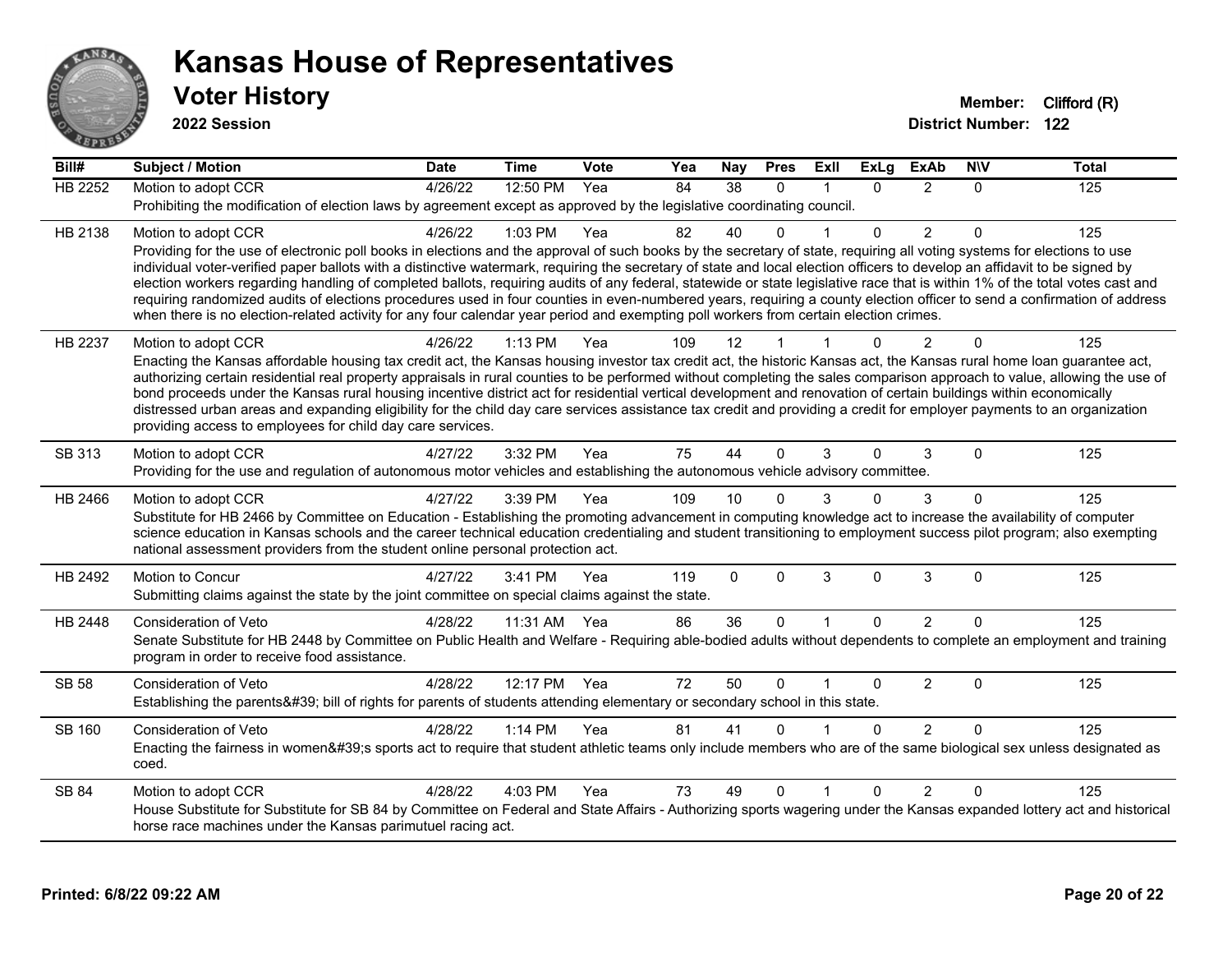

**2022 Session**

| Bill#          | <b>Subject / Motion</b>                                                                                                                                                                                                                                                                                                                                                                                                                                                                                | <b>Date</b> | <b>Time</b>  | Vote | Yea | <b>Nay</b>   | <b>Pres</b> | Exll        | <b>ExLg</b> | <b>ExAb</b>    | <b>NIV</b>   | <b>Total</b> |
|----------------|--------------------------------------------------------------------------------------------------------------------------------------------------------------------------------------------------------------------------------------------------------------------------------------------------------------------------------------------------------------------------------------------------------------------------------------------------------------------------------------------------------|-------------|--------------|------|-----|--------------|-------------|-------------|-------------|----------------|--------------|--------------|
| <b>HB 2567</b> | Motion to adopt CCR                                                                                                                                                                                                                                                                                                                                                                                                                                                                                    | 4/28/22     | 5:52 PM      | Nay  | 75  | 45           | $\Omega$    |             | $\Omega$    | 4              | $\Omega$     | 125          |
|                | Senate Substitute for HB 2567 by Committee on Ways and Means - Removing federal impact aid from the determination of local foundation aid in the Kansas school<br>equity and enhancement act and excluding Fort Leavenworth school district and virtual school students from the capital improvement state aid determination.                                                                                                                                                                          |             |              |      |     |              |             |             |             |                |              |              |
| <b>SB 19</b>   | Motion to adopt CCR                                                                                                                                                                                                                                                                                                                                                                                                                                                                                    | 4/28/22     | 8:59 PM      | Yea  | 112 | 6            | $\Omega$    |             | 0           | 6              | $\Omega$     | 125          |
|                | House Substitute for SB 19 by Committee on Energy, Utilities and Telecommunications - Implementing the 988 suicide prevention and mental health crisis hotline in<br>Kansas.                                                                                                                                                                                                                                                                                                                           |             |              |      |     |              |             |             |             |                |              |              |
| SB 331         | Motion to adopt CCR                                                                                                                                                                                                                                                                                                                                                                                                                                                                                    | 4/28/22     | 9:05 PM      | Yea  | 91  | 26           | $\Omega$    |             | $\Omega$    | $\overline{7}$ | $\mathbf{0}$ | 125          |
|                | Updating the version of risk-based capital instructions in effect.                                                                                                                                                                                                                                                                                                                                                                                                                                     |             |              |      |     |              |             |             |             |                |              |              |
| HB 2510        | Motion to adopt CCR                                                                                                                                                                                                                                                                                                                                                                                                                                                                                    | 4/28/22     | 9:34 PM      | Yea  | 95  | 22           | 0           |             | 0           |                | $\Omega$     | 125          |
|                | Appropriations for FY 2022, FY 2023, and FY 2024, for various state agencies; 2022 omnibus bill; authorizing certain transfers and capital improvement projects.                                                                                                                                                                                                                                                                                                                                       |             |              |      |     |              |             |             |             |                |              |              |
| HB 2106        | Sub Motion Not Adopt CCR                                                                                                                                                                                                                                                                                                                                                                                                                                                                               | 4/28/22     | 10:02 PM     | Nay  | 39  | 75           | 0           |             | 0           | 7              | 3            | 125          |
|                | Decreasing the state rate for sales and use taxes for sales of food and food ingredients and providing for the levying of taxes by cities and counties and discontinuing<br>the nonrefundable food sales tax credit.                                                                                                                                                                                                                                                                                   |             |              |      |     |              |             |             |             |                |              |              |
| HB 2106        | Motion to adopt CCR                                                                                                                                                                                                                                                                                                                                                                                                                                                                                    | 4/28/22     | 10:28 PM Yea |      | 114 | 3            | $\Omega$    |             | $\Omega$    | $\overline{7}$ | $\Omega$     | 125          |
|                | Decreasing the state rate for sales and use taxes for sales of food and food ingredients and providing for the levying of taxes by cities and counties and discontinuing<br>the nonrefundable food sales tax credit.                                                                                                                                                                                                                                                                                   |             |              |      |     |              |             |             |             |                |              |              |
| HB 2495        | <b>Motion to Concur</b>                                                                                                                                                                                                                                                                                                                                                                                                                                                                                | 4/28/22     | 10:31 PM     | Yea  | 116 | $\mathbf{1}$ | $\Omega$    | $\mathbf 1$ | $\Omega$    | $\overline{7}$ | $\Omega$     | 125          |
|                | Prohibiting the disclosure of personal information about a person's affiliation with an entity that is exempt from federal income taxation under section 501(c) of the<br>federal internal revenue code.                                                                                                                                                                                                                                                                                               |             |              |      |     |              |             |             |             |                |              |              |
| SB 34          | Motion to adopt CCR                                                                                                                                                                                                                                                                                                                                                                                                                                                                                    | 4/28/22     | 11:35 PM     | Nay  | 64  | 53           | $\Omega$    |             | $\Omega$    | 7              | $\Omega$     | 125          |
|                | Substitute for SB 34 by Committee on Federal and State Affairs - Requiring review of administrative rules and regulations every five years.                                                                                                                                                                                                                                                                                                                                                            |             |              |      |     |              |             |             |             |                |              |              |
| HB 2252        | <b>Consideration of Veto</b>                                                                                                                                                                                                                                                                                                                                                                                                                                                                           | 5/23/22     | 11:27 AM     | Yea  | 84  | 37           | 0           |             | 0           | $\overline{2}$ | $\mathbf{1}$ | 125          |
|                | Prohibiting the modification of election laws by agreement except as approved by the legislative coordinating council.                                                                                                                                                                                                                                                                                                                                                                                 |             |              |      |     |              |             |             |             |                |              |              |
| HB 2387        | Consideration of Veto                                                                                                                                                                                                                                                                                                                                                                                                                                                                                  | 5/23/22     | 11:38 AM     | Yea  | 84  | 38           | 0           |             | $\Omega$    | $\overline{2}$ | $\Omega$     | 125          |
|                | Prohibiting the issuance of a request for proposal or entering into a new contract for the administration and provision of benefits under the medical assistance program<br>and removing the authority of the governor to prohibit attending or conducting certain religious services and worship services.                                                                                                                                                                                            |             |              |      |     |              |             |             |             |                |              |              |
| HB 2136        | Sub Mtn Not Adpt                                                                                                                                                                                                                                                                                                                                                                                                                                                                                       | 5/23/22     | 12:42 PM     | Nay  | 37  | 84           | 0           |             | 0           |                | 2            | 125          |
|                | Establishing the COVID-19 retail storefront property tax relief act to provide partial refunds to certain businesses impacted by COVID-19-related shutdowns and<br>restrictions, discontinuing the first 15 days of the month sales and compensating use tax remittance requirements for certain retailers, providing countywide retailers'<br>sales tax authority for Atchison county and delaying implementation of the exclusion of separately stated delivery charges from sales or selling price. |             |              |      |     |              |             |             |             |                |              |              |